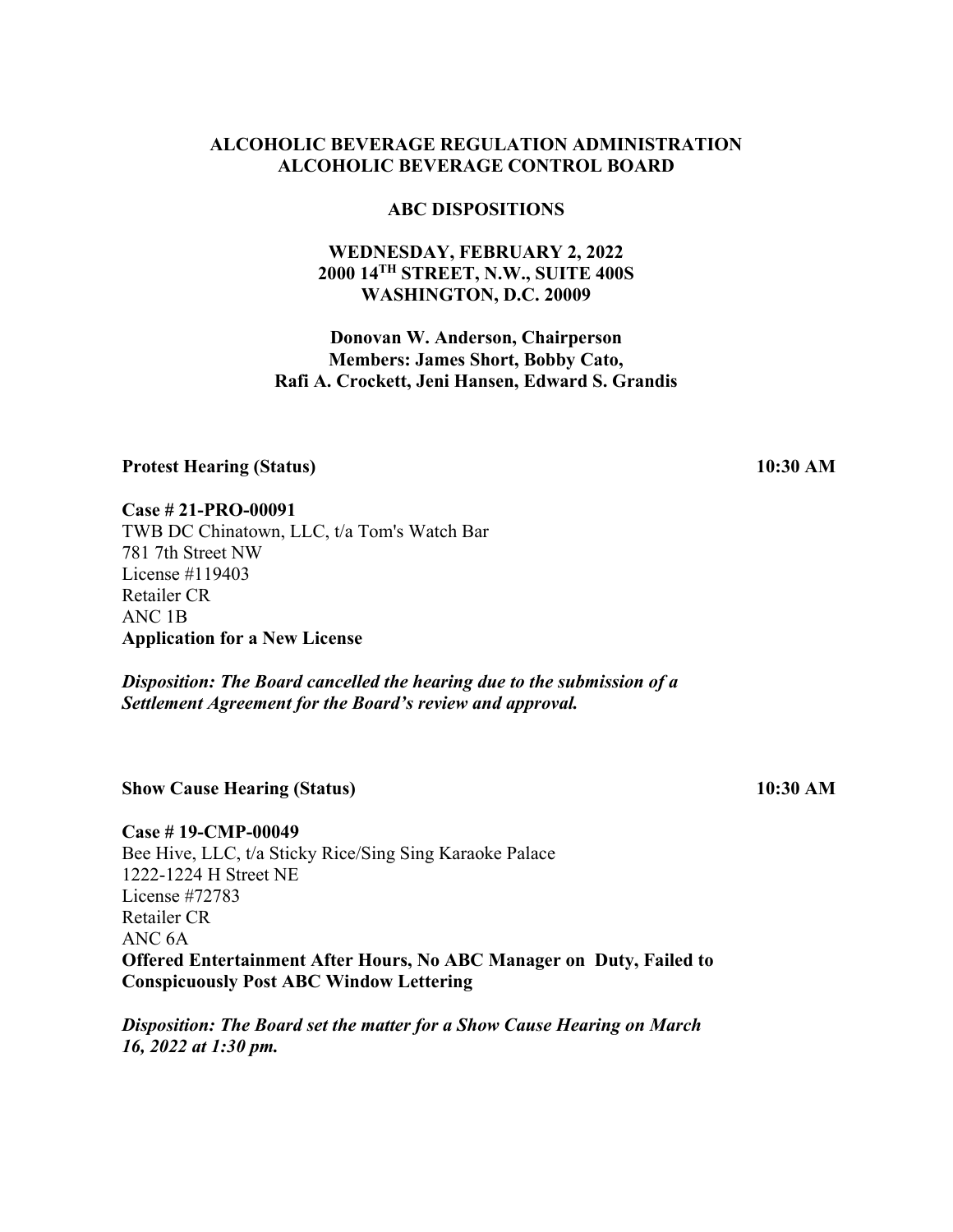Board's Dispositions Page -2- February 2, 2022

#### **Show Cause Hearing (Status)**

### **Case # 20-CC-00011**

The Café-Bar at 14th, LLC, t/a Sette Osteria 1635 14th Street NW License #89205 Retailer CR ANC 4A **Sale to Minor Violation**

*Disposition: The Board set the matter for a Show Cause Hearing on March 02, 2022 at 1:30 pm.* 

**Show Cause Hearing (Status)**

**Case # 20-CIT-00459** MJC of Rok, Inc., t/a Stop & Shop Liquors 3011 Rhode Island Ave NE License #99920 Retailer A ANC 5E **Violated Sign Restrictions**

*Disposition: The Board set the matter for a Show Cause Hearing on March 02, 2022 at 1:30 pm.*

#### **Show Cause Hearing (Status)**

**Case # 21-251-00030** 1215 CT, LLC, t/a Rosebar Lounge 1215 Connecticut Ave NW License #77883 Retailer CT ANC 2B **Allowed Establishment to be Used for Unlawful or Disorderly Purposes, Failed to Follow Security Plan**

*Disposition: The Board set the matter for a Show Cause Hearing on March 02, 2022 at 10:30 am.* 

**10:30 AM**

**10:30 AM**

**10:30 AM**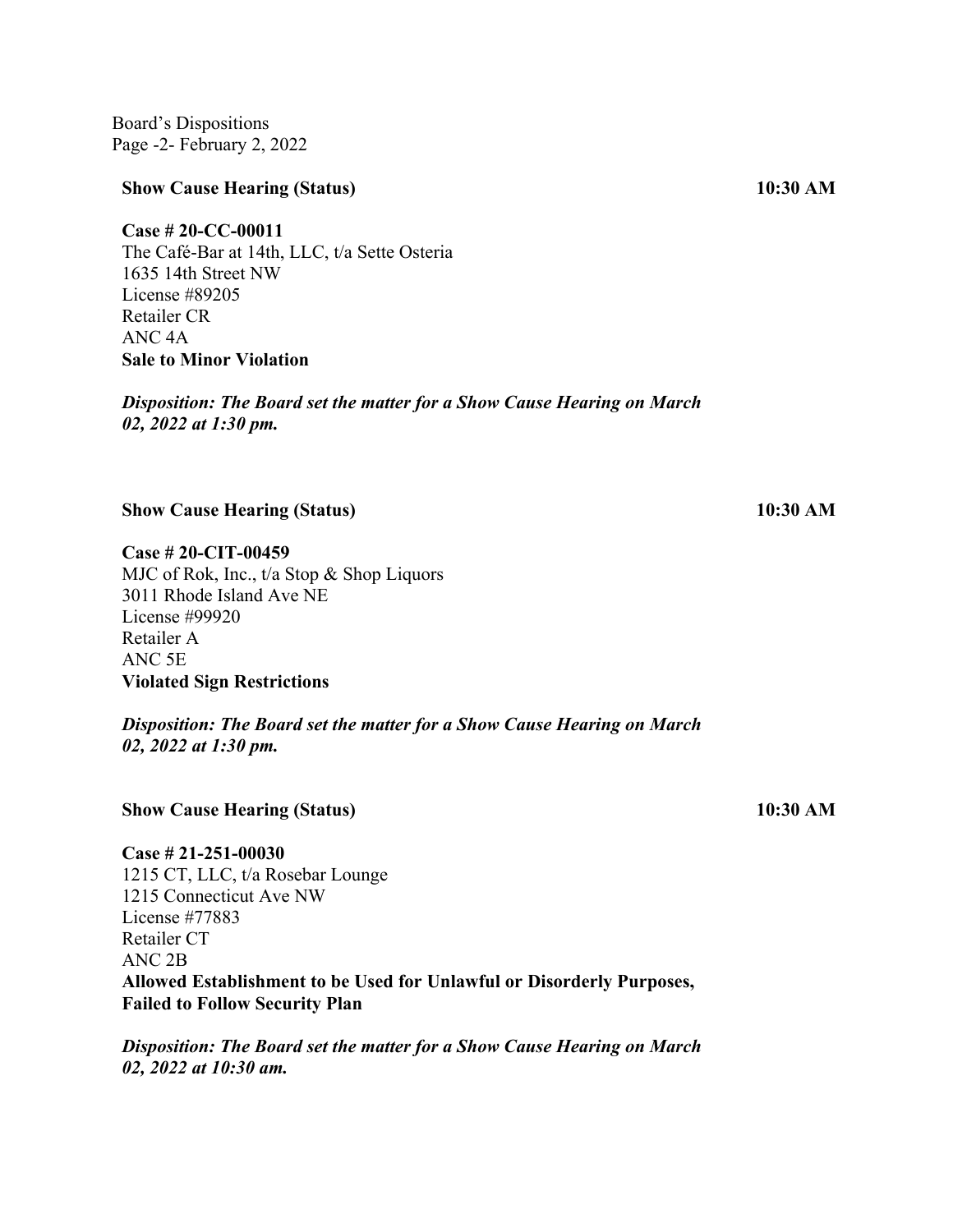Board's Dispositions Page -3- February 2, 2022

#### **Show Cause Hearing (Status)**

**Case # 21-CMP-00036**

E & K, Inc., t/a Champion Kitchen 7730 Georgia Ave NW License #103055 Retailer CR ANC 4A **Increase in Occupancy Without Board Approval, Violation of Settlement Agreement**

*Disposition: The Board set the matter for a Show Cause Hearing on March 02, 2022, at 1:30 pm.* 

**Show Cause Hearing (Status)**

**Case # 20-CIT-00129** Talay Thai, Inc., t/a Talay Thai Restaurant 406 First Street SE License #16129 Retailer CR ANC 6B **Failed to File Quarterly Statement**

*Disposition: The Board set the matter for a Show Cause Hearing on March 02, 2022 at 10:30 am.*

**10:30 AM**

**10:30 AM**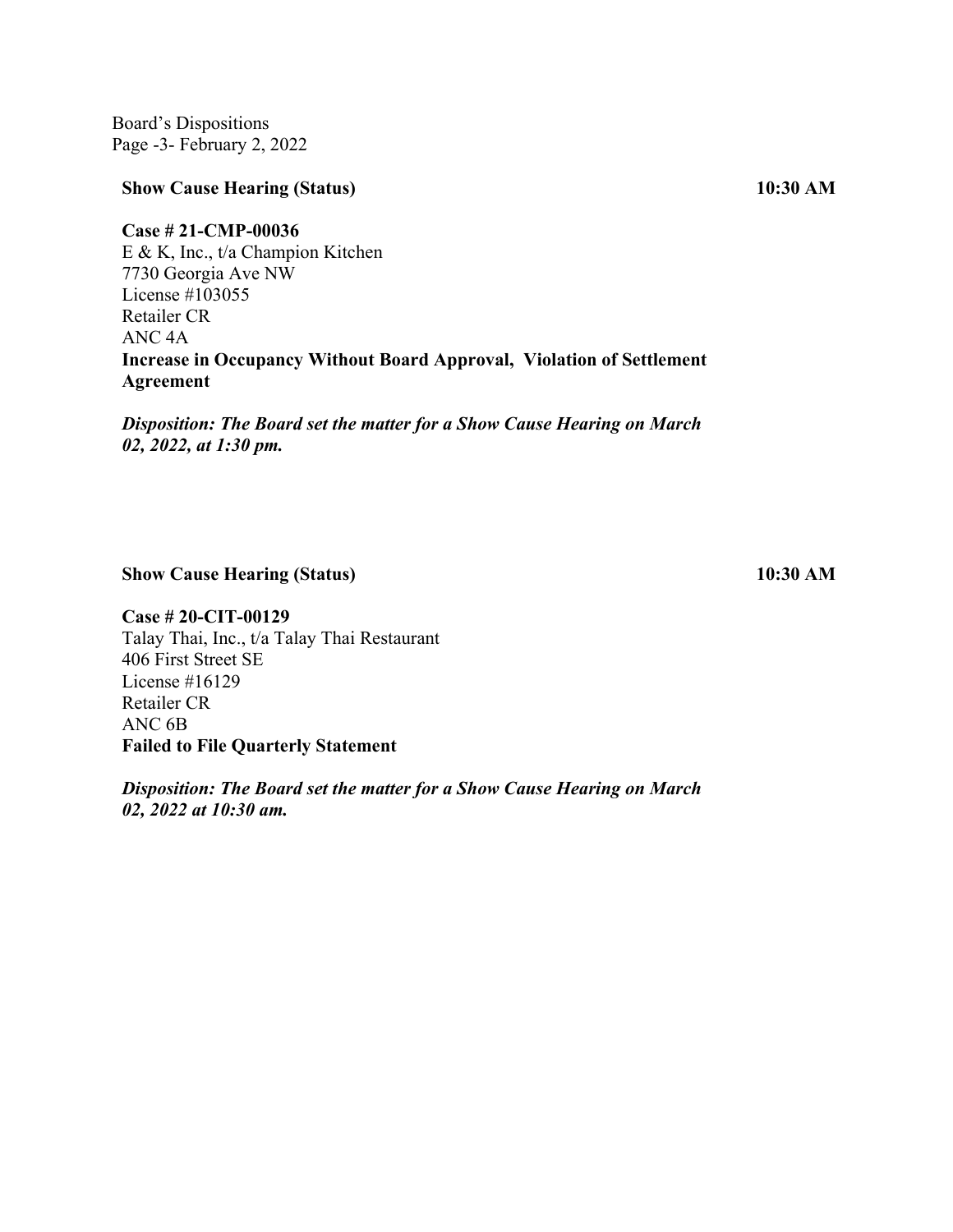Board's Dispositions Page -4- February 2, 2022

#### **Show Cause Hearing (Status)**

**Case # 21-CIT-00225** M & S, Inc., t/a GLO-Lalibela Ethiopian Restaurant & Lounge 1608 7th Street NW License #104701 Retailer CR ANC 1B **Violation of Mayor's Orders (Live Entertainment inside of the Establishment)** 

*Disposition: The Board cancelled the hearing due to the dismissal of the case by the Government. See Board Order No. 2022-025.* 

### **Fact Finding Hearing**

**Case # 21-251-00036**

Down Under, Inc., t/a Bravo Bravo 1001 Connecticut Ave NW License #71564 Retailer CN ANC 2B **Chief of Police Hearing Request**

*Disposition: The Board continued the hearing to February 16, 2022, at 1:30 pm.*

#### **Fact Finding Hearing**

Beirut Nights, LLC, t/a Beirut Nights 1025-1027 31st Street NW License #120090 Retailer CR ANC 2E **Application for New License**

*Disposition: The Board continued the hearing to February 16, 2022, at 1:30 pm.*

 **10:30 AM**

**1:30 PM**

**1:30 PM**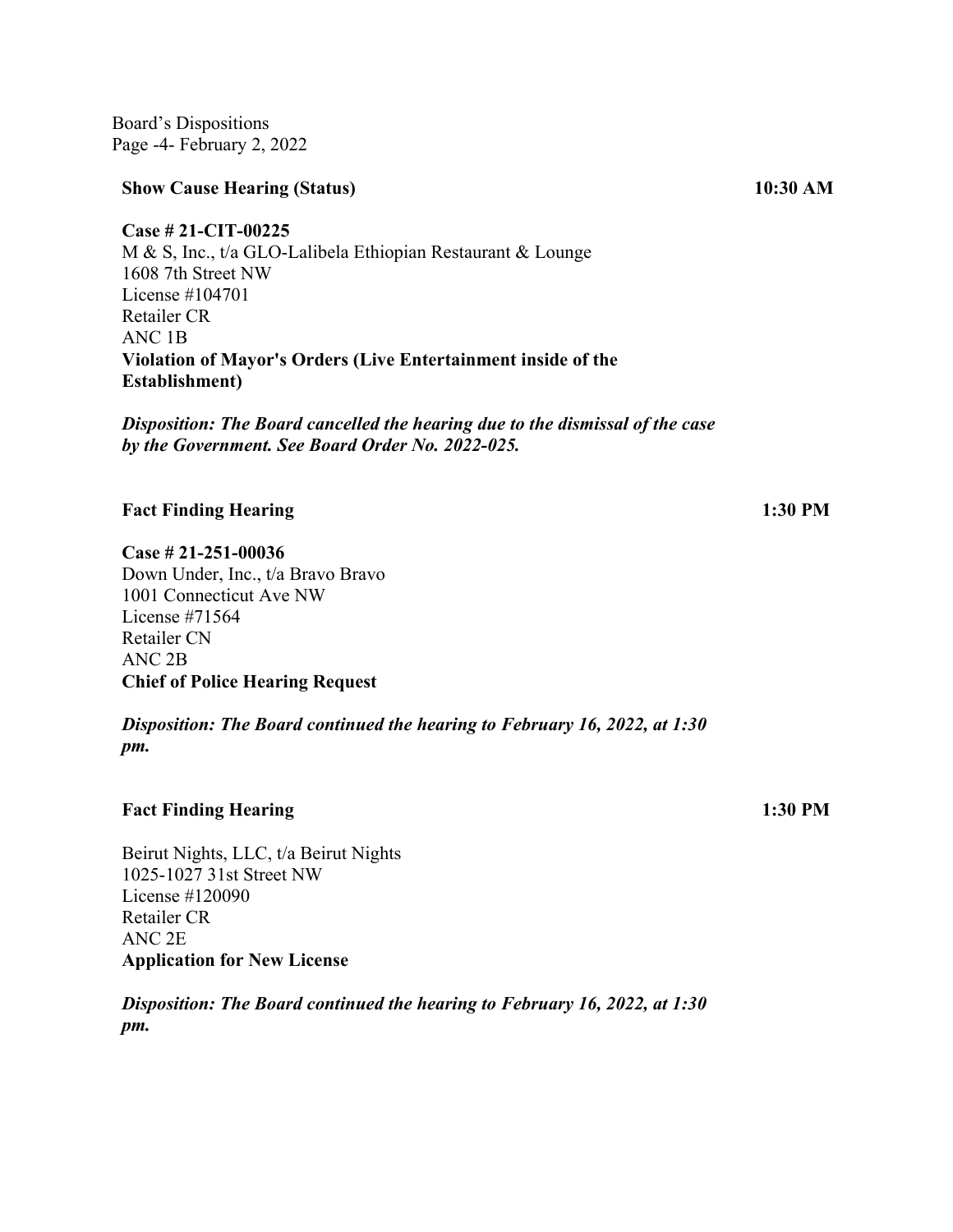Board's Dispositions Page -5- February 2, 2022

## **Protest Hearing\* (Continued from 1/19/2022)**

**1:30 PM**

**Case # 21-PRO-00079** YFE, Inc., t/a Eighteenth Street Lounge 1230 9th Street NW License #118846 Retailer CT ANC 2F **Application for a New License**

**Disposition:** *The Board held a closed meeting for purposes of deliberating this hearing pursuant to D.C. Official Code §2-574(b) (13). The Board will issue an Order within ninety (60) days.*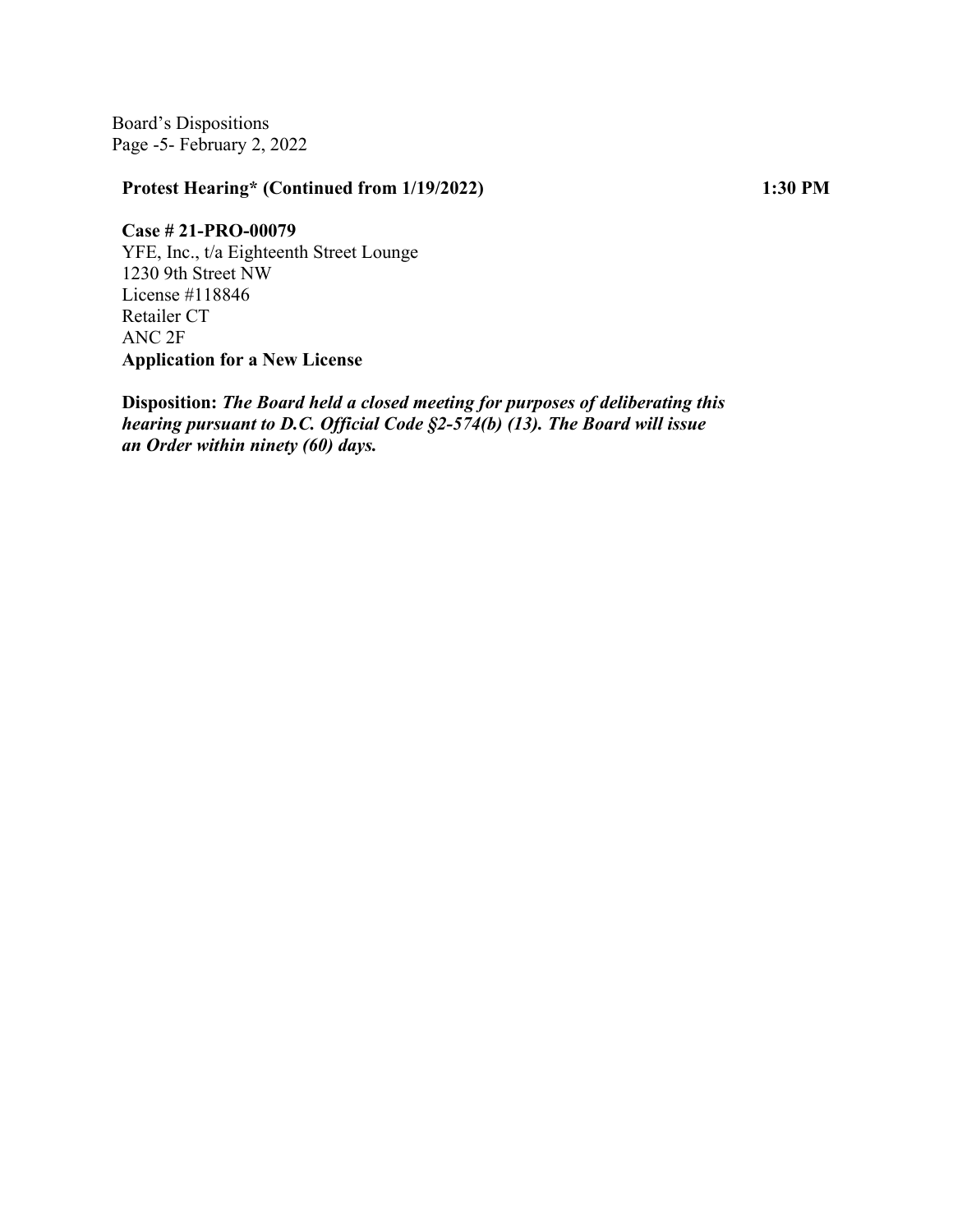## **BOARD DISPOSITIONS LEGAL AGENDA**

## **WEDNESDAY, FEBRUARY 2, 2022, AT 10:00 AM 2000 14th STREET, N.W., SUITE 400S, WASHINGTON, D.C. 20009**

1. Review of Settlement Agreement, dated December 24, 2021, between Rebel Taco and Advisory Neighborhood Commission 6E. *508 K St Rebel Taco, LLC t/a Rebel Taco*, 508 K Street, N.W., Retailer Class CR, License No.: ABRA-119836\*

## *Decision: Approved, 4-0. See Board Order No. 2022-038.*

2. Review of Settlement Agreement, dated January 11, 2022, between &pizza and Advisory Neighborhood Commission 6D. *Ima Pizza Store 53, LLC t/a &pizza*, 55 M Street, S.E., Retailer Class CR, License No.: ABRA-119190\*

## *Decision: Approved, 4-0. See Board Order No. 2022-039.*

3. Review of Settlement Agreement, dated January 11, 2022, between Rose's at Home and Advisory Neighborhood Commission 6B. *RRG Catering, LLC t/a Rose's at Home*, 721 8th Street, S.E., Retailer Class CR, License No.: ABRA-119954\*

### *Decision: Approved, 4-0. See Board Order No. 2022-040.*

4. Review of Settlement Agreement, dated January 26, 2022, between SHOTO and A Group of Five or More Individuals. *SHOTO DC, LLC t/a SHOTO*, 1100 15th Street, N.W., Retailer Class CR, License No.: ABRA-119590\*

## *Decision: Approved with Modifications, 4-0.*

5. Review of Protestant's Motion to Lift Stay, dated January 10, 2022, in Case No. 19-PRO-00163. Board Order No. 2021-015. *Toppromo Inc. t/a Ultrabar/Chromo*, 911 F Street N.W., Retailer CN, License No.: ABRA-074767\*.

### *Decision: Approved, 4-0. See Board Order No. 2022-043.*

6. Review of MPD Reimbursement Detail Subsidy Program Hours of Eligibility Notice of Sixth Emergency Rulemaking.

*Decision: Approved, 4-0.*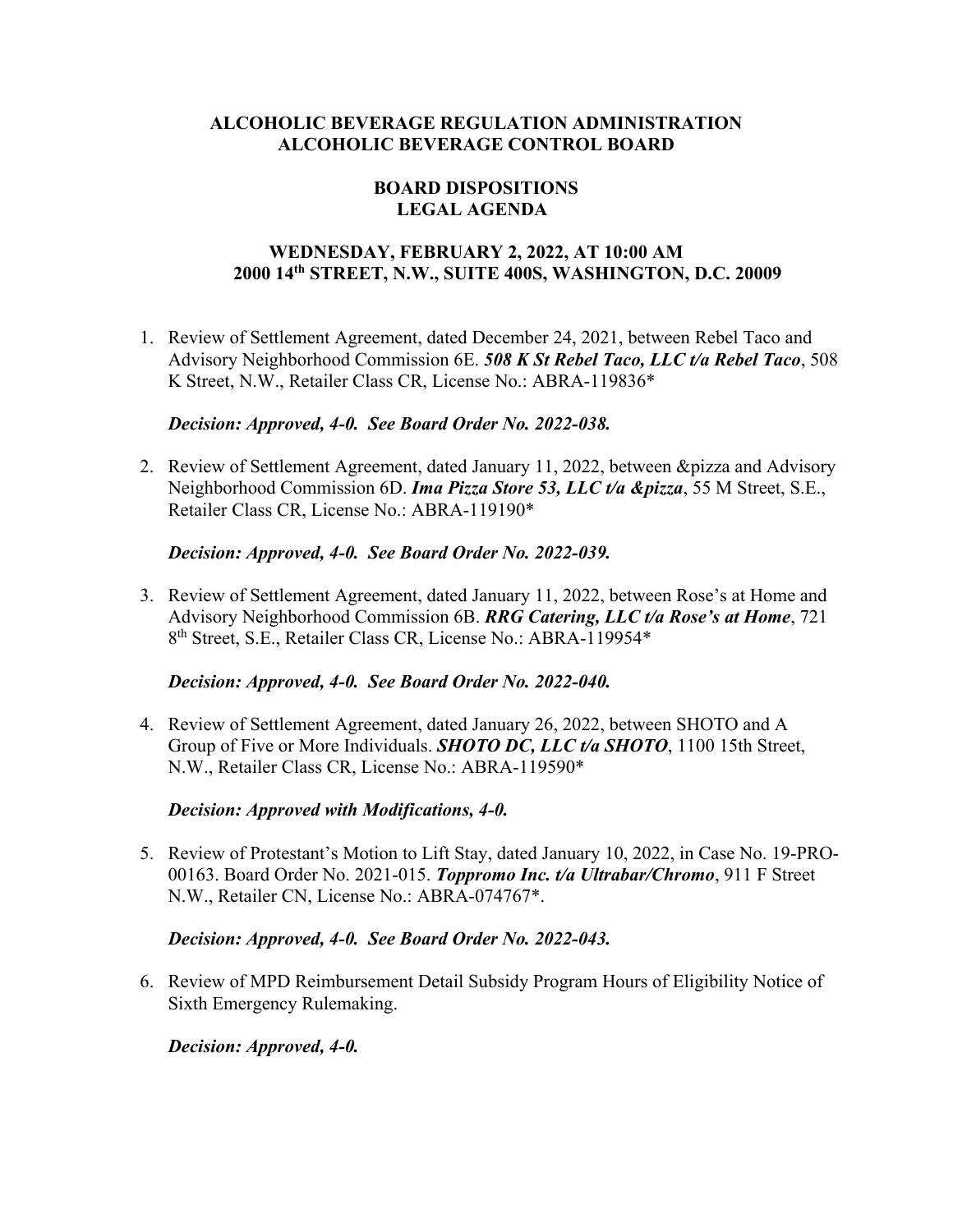*7.* Review of Medical Marijuana Patient Registration Fees Notice of Second Emergency Rulemaking.

*Decision: Approve, 4-0.*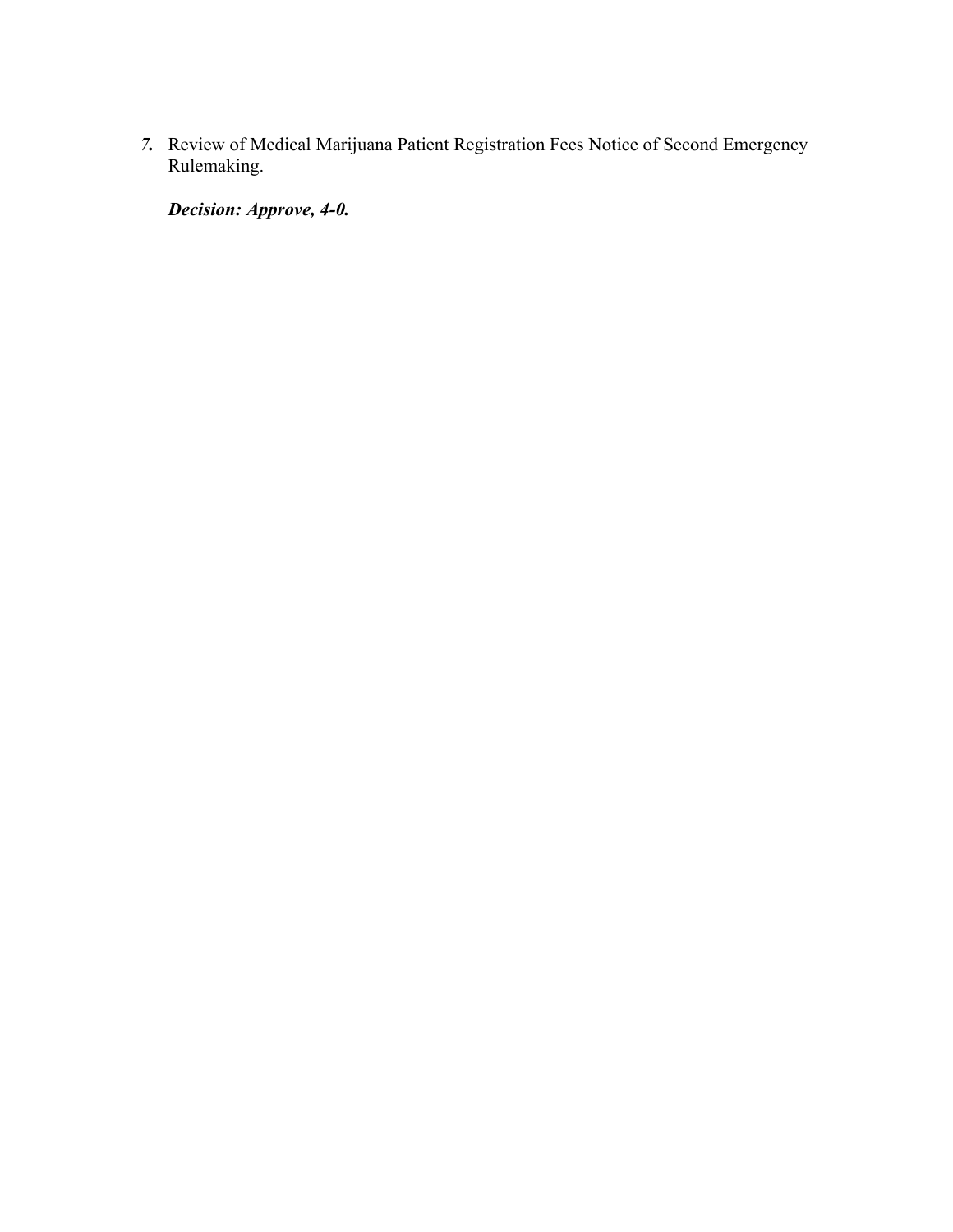## **NOTICE OF MEETING LICENSING AGENDA**

## **WEDNESDAY, FEBRUARY 2, 2022 AT 10:30 AM 2000 14TH STREET, N.W., SUITE 400S, WASHINGTON, D.C. 20009**

1. Review Application for a Stipulated License with Letter of ANC Support for a new ABC License. ANC 1C. SMD 1C07. No outstanding fines/citations. No outstanding violations. No pending enforcement matters. No Settlement Agreement. *Mufson, Faron, & Brand,*  1701 Florida Avenue NW, Retailer AI, License No. 119225.

#### *Board Decision: Approved 4-0, See Board Order #2022-037*

2. Review Application to Extend Safekeeping of License – First Request. Licensee anticipates that the transfer to new location process will take longer than initially predicted. Original Safekeeping Date: August 11, 2021. ANC 2A. SMD 2A02. No outstanding fines/citations. No outstanding violations. No pending enforcement matters. No conflict with Settlement Agreement. *West End Cinema Beverage Service,* 2301 M Street NW, Retailer DX Multipurpose Facility, License No. 100805.

#### *Board Decision: Approved through September 30, 2022, 4-0*

3. Review Application for a Change of Hours to increase hours on Sundays only. *Approved Hours of Operation and Alcoholic Beverage Sales:* Sunday 10am to 10pm, Monday-Saturday 9am to 12am. *Proposed Hours of Operation and Alcoholic Beverage Sales:* Sunday-Saturday 9am to 12am. ANC 2B. SMD 2B08. No outstanding fines/citations. No outstanding violations. No pending enforcement matters. No Settlement Agreement. *Virginia Market,* 1776 U Street NW, Retailer A Liquor Store, License No. 119980.

#### *Board Decision: Approved, 4-0*

4. Review Application for the Carry-out and Delivery Endorsement. *Proposed Hours of Carry-out and Delivery:* Sunday-Saturday 5pm to 1am. ANC 6A. SMD 6A06. No outstanding fines/citations. No outstanding violations. No pending enforcement matters. No conflict with Settlement Agreement. *Lydia Restaurant & Lounge,* 1427 H Street NE, Retailer CR, License No. 119312.

#### *Board Decision: Approved, 4-0*

5. Review request for approval to provide a gift of freezers that do not exceed \$500 in value to various licensed retailers. ANC 5C. SMD 5C04. No outstanding fines/citations. No outstanding violations. No pending enforcement matters. No Settlement Agreement. *Breakthru Beverage*, 2800 V Street NE, Wholesaler A, License No. 060518.

#### *Board Decision: Approved, 4-0*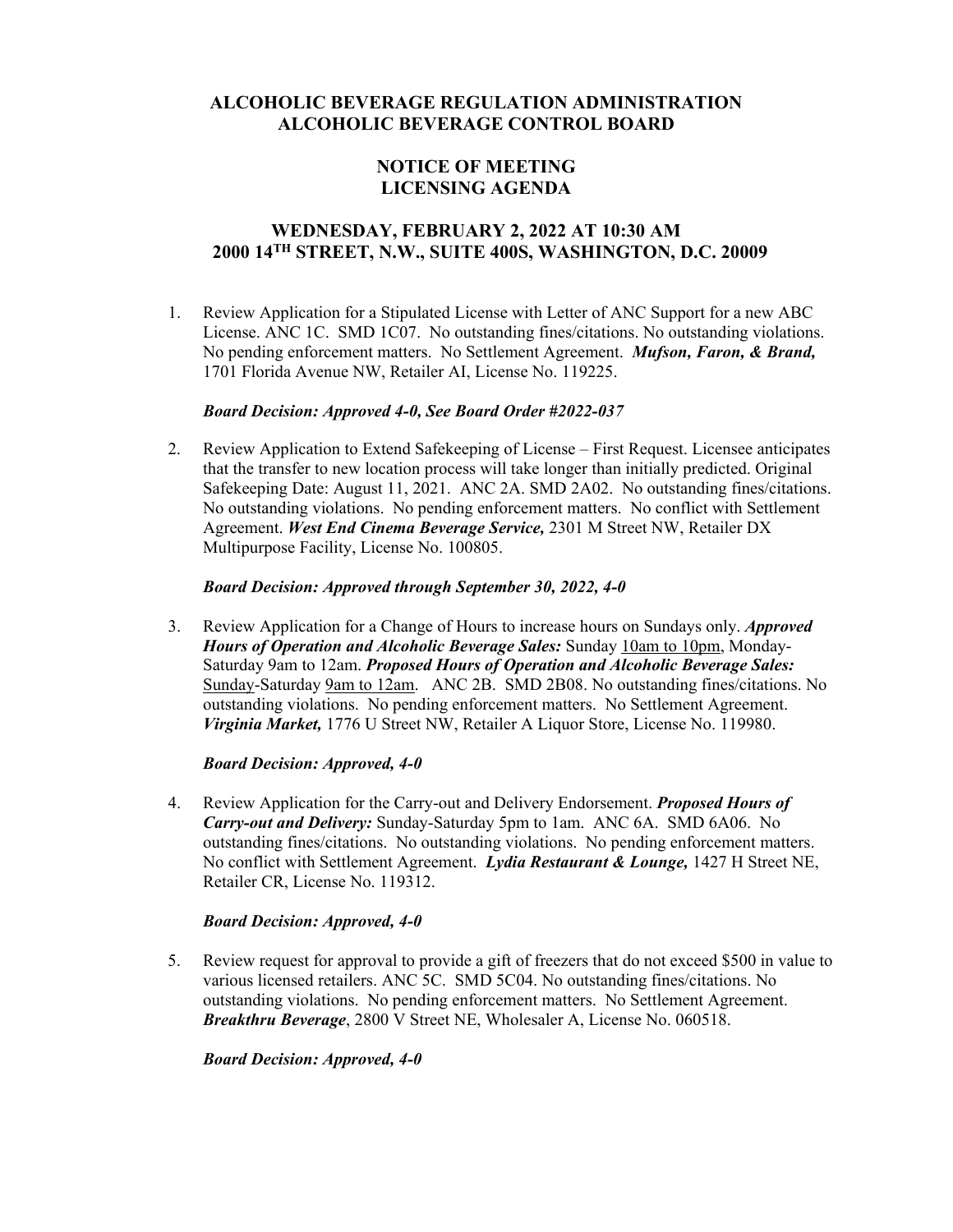6. Review Request to allow Rako Studio LLC to serve as paymaster for the alcoholic beverage wholesaler and manufacturer invoices received by the licensee. ANC 2F. SMD 2F02. No outstanding fines/citations. No outstanding violations. No pending enforcement matters. No conflict with Settlement Agreement. *The Studio Theatre,* 1333 P Street NW, Retailer CX Multipurpose Facility, License No. 025750.

### *Board Decision: Approved, 4-0*

7. Review request to Renew Storage Facility Permit originally issued March 13, 2012, and most recently renewed on February 3, 2021, for a facility located at 4221 Connecticut Avenue NW, Suite E. ANC 3F. SMD 3F02. No outstanding fines/citations. No outstanding violations. No pending enforcement matters. No Settlement Agreement. *Domaine DC, LLC*, 4221 Connecticut Avenue NW, Suite E, Storage Facility Permittee.

### *Board Decision: Approved, 4-0*

8. Review Request to Extend approval of Pop-Up Location at 2214 Rhode Island Avenue NE for an additional 30 days, through March 2, 2022. ANC 5C. SMD 5C07. No outstanding fines/citations. No outstanding violations. No pending enforcement matters. No conflict with Settlement Agreement. **Fun It Up**, 2312 Rhode Island Avenue NW, Retailer CT, License No. 110502.

#### *Board Decision: Approved through February 4, 2022, 4-0*

**In accordance with D.C. Official Code §2-547(b) of the Open Meetings Amendment Act, this portion of the meeting will be closed for deliberation and to consult with an attorney to obtain legal advice. The Board's vote will be held in an open session, and the public is permitted to attend. This meeting is governed by the Open Meetings Act. Please address any questions or complaints arising under this meeting to the Office of Open Government at opengovoffice@dc.gov.**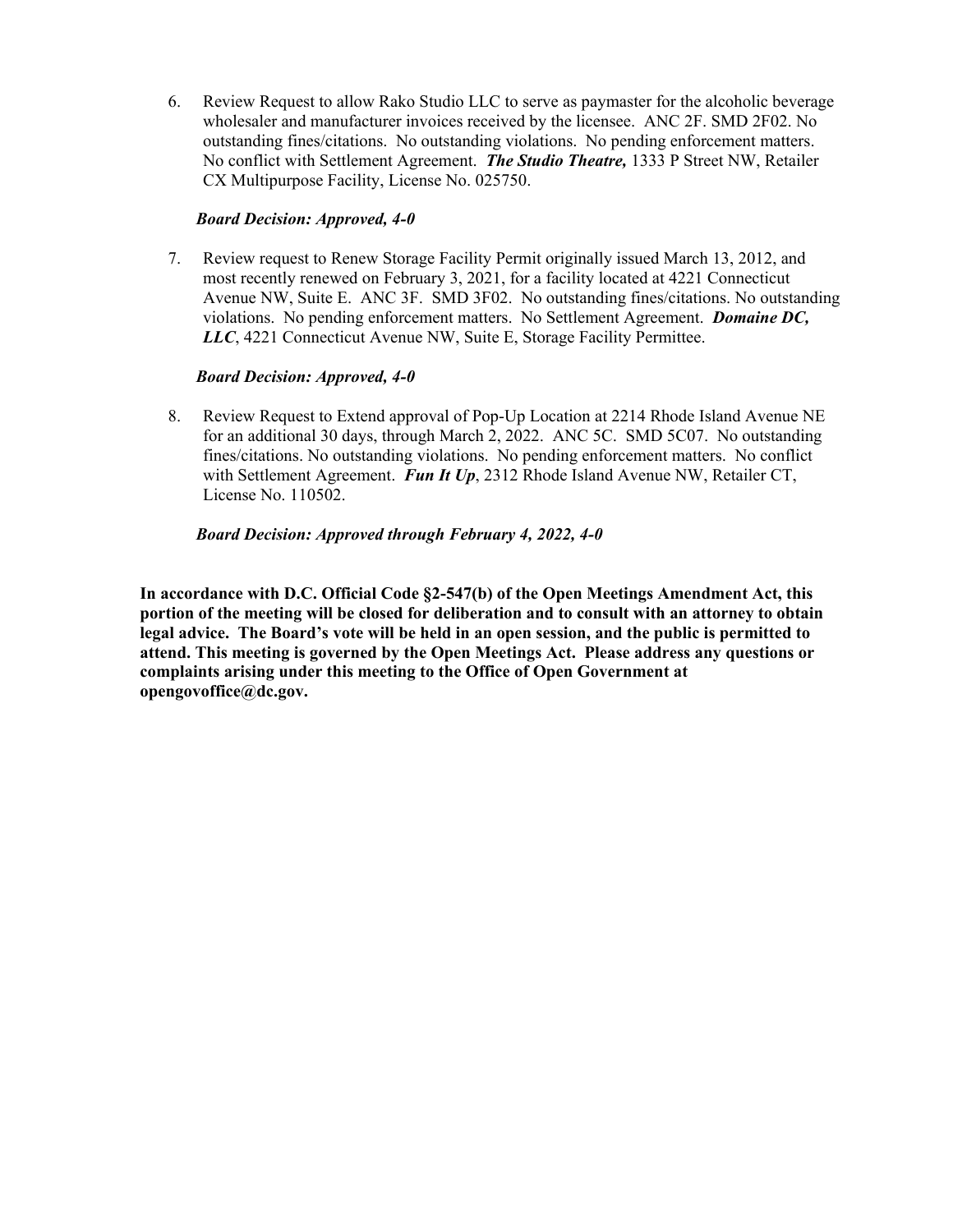### **NOTICE OF MEETING SUPPLEMENTAL LICENSING AGENDA**

## **WEDNESDAY, FEBRUARY 2, 2022 AT 10:30 AM 2000 14TH STREET, N.W., SUITE 400S, WASHINGTON, D.C. 20009**

1. Review Application for Safekeeping of License – Original Request. ANC 1B. SMD 1B02. Asefu's Palace, 1920 9<sup>th</sup> Street NW, Retailer CT, License No. 112748.

#### *Board Decision: Approved through September 30, 2022, 4-0,*

2. Review of architectural floor plans for a new Class B Full-Service Grocery Store. ANC 2B. SMD 2B07. *Amazon Retail, LLC,* 1350 Connecticut Avenue NW, Retailer B Full-Service Grocery Store, License No. 119579.

#### *Board Decision: Placard, 4-0*

3. Review Request for an Off-Site Storage Permit to store unopened alcoholic beverage inventory off-site at 35 Sheridan Street NW. ANC 5C04. SMD 5C04. *Taste Select Repeat,*  1618 Bladensburg Road NE, Retailer AI, License No. 116861. *(Referred to Licensing on 1/26/2022.)*

*Board Decision: Approved, 4-0*

**In accordance with D.C. Official Code §2-547(b) of the Open Meetings Amendment Act, this portion of the meeting will be closed for deliberation and to consult with an attorney to obtain legal advice. The Board's vote will be held in an open session, and the public is permitted to attend. This meeting is governed by the Open Meetings Act. Please address any questions or complaints arising under this meeting to the Office of Open Government at opengovoffice@dc.gov.**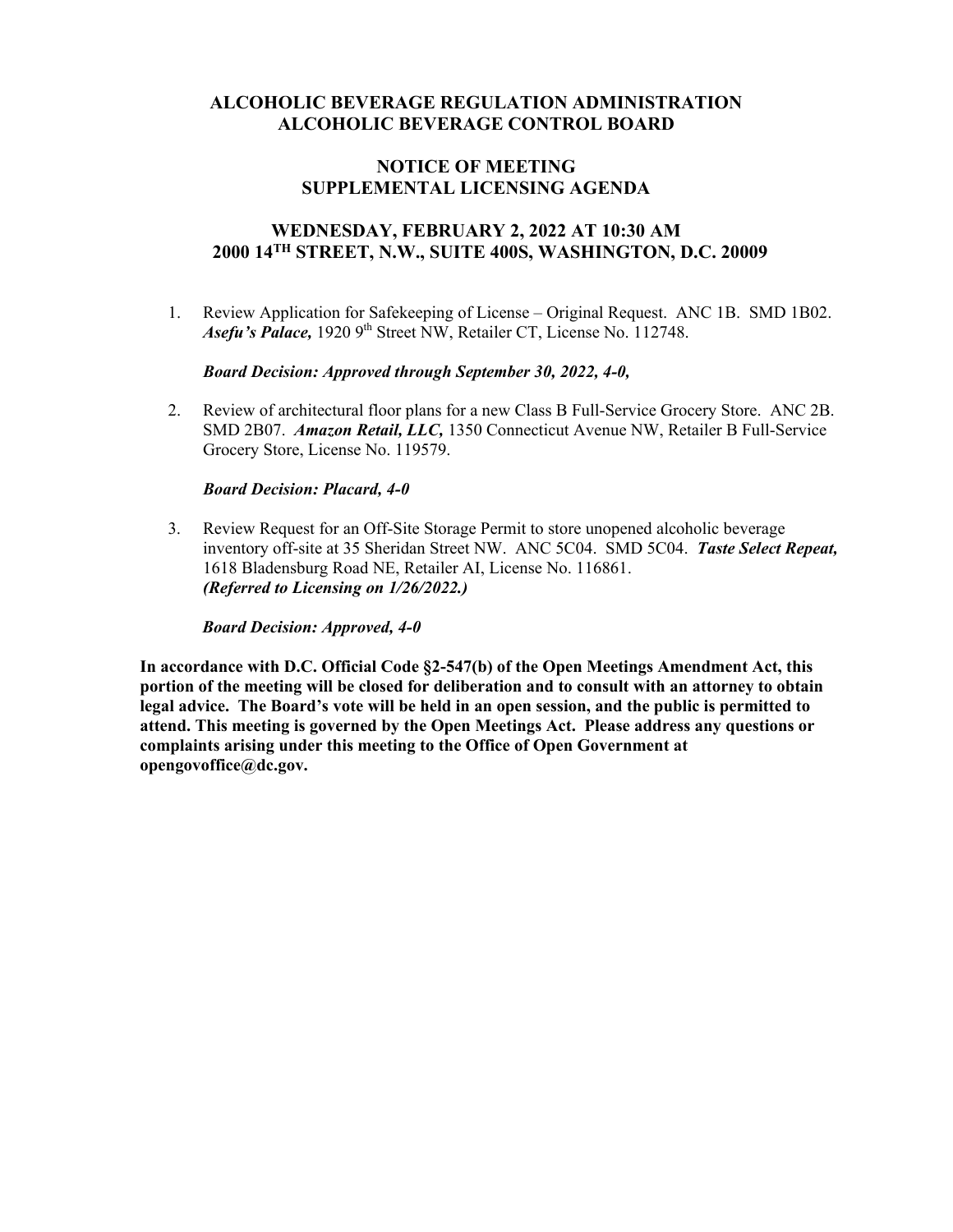## **NOTICE OF MEETING CANCELLATION AGENDA**

## **WEDNESDAY, FEBRUARY 2, 2022 2000 14TH STREET, N.W., SUITE 400S, WASHINGTON, D.C. 20009**

The ABC Board will be cancelling the following licenses for the reasons outlined below:

ABRA-101456 – **Ari's Diner –** Retail **–** C – Tavern **–** 2003 Fenwick Street NE [Licensee requested Cancellation.]

*Board Decision: Approved, 4-0, See Board Order #2022-041*

ABRA-101455 – **La Puerta Verde/Dock FC –** Retail **–** C - Tavern **–** 2001 Fenwick Street NE [Licensee requested Cancellation.]

*Board Decision: Approved, 4-0, See Board Order #2022-042*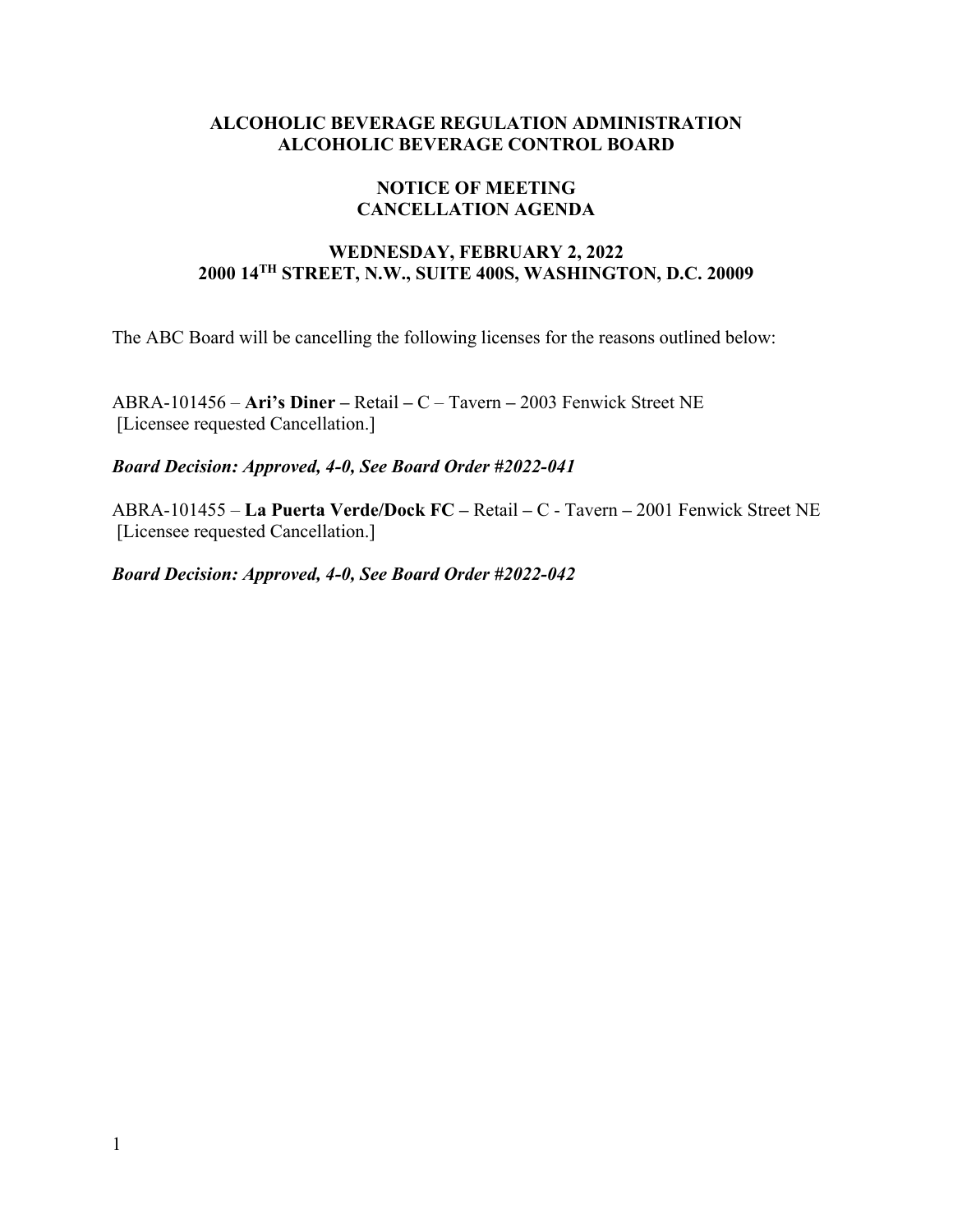## **NOTICE OF CLOSED MEETING**

## **Investigative Agenda**

## **Wednesday, February 2, 2022 | 10:30 a.m. 2000 14TH Street, NW, Suite 400 South, Washington DC 20009**

On Wednesday, February 2, 2022, at 10:30 a.m., the Alcoholic Beverage Control Board will hold a closed meeting regarding the matters identified below. In accordance with Section 405(b) of the Open Meetings Amendment Act of 2010, the meeting will be closed "to plan, discuss, or hear reports concerning ongoing or planned investigations of alleged criminal or civil misconduct or violations of law or regulations." "This meeting is governed by the Open Meetings Act. Please address any questions or complaints arising under this meeting to the Office of Open Government at [opengovoffice@dc.gov.](mailto:opengovoffice@dc.gov)"

1. 22-CMP-00003, Mirror Lounge, 1920 9<sup>th</sup> Street, N.W., Tavern C, License #ABRA-111950.

## *Board Decision: Show Cause*

2. 22-CMP-00004, Flavio, 1069 31<sup>st</sup> Street N.W., Restaurant C, License #ABRA-008004.

## *Board Decision: Show Cause*

3. 22-CMP-00005, DC Food Market, 2200 16<sup>th</sup> Street S.E., Retail B, License #ABRA-106962.

## *Board Decision: Show Cause*

4. UNLICENSED, Five to One (Cancelled ABRA-105948), 903 U Street, N.W., Tavern C.

## *Board Decision: Issue Cease and Desist Order*

5. UNLICENSED, 2216 Lawrence Avenue, N.E., Unlicensed Establishment

*Board Decision: Continue Monitoring the Location*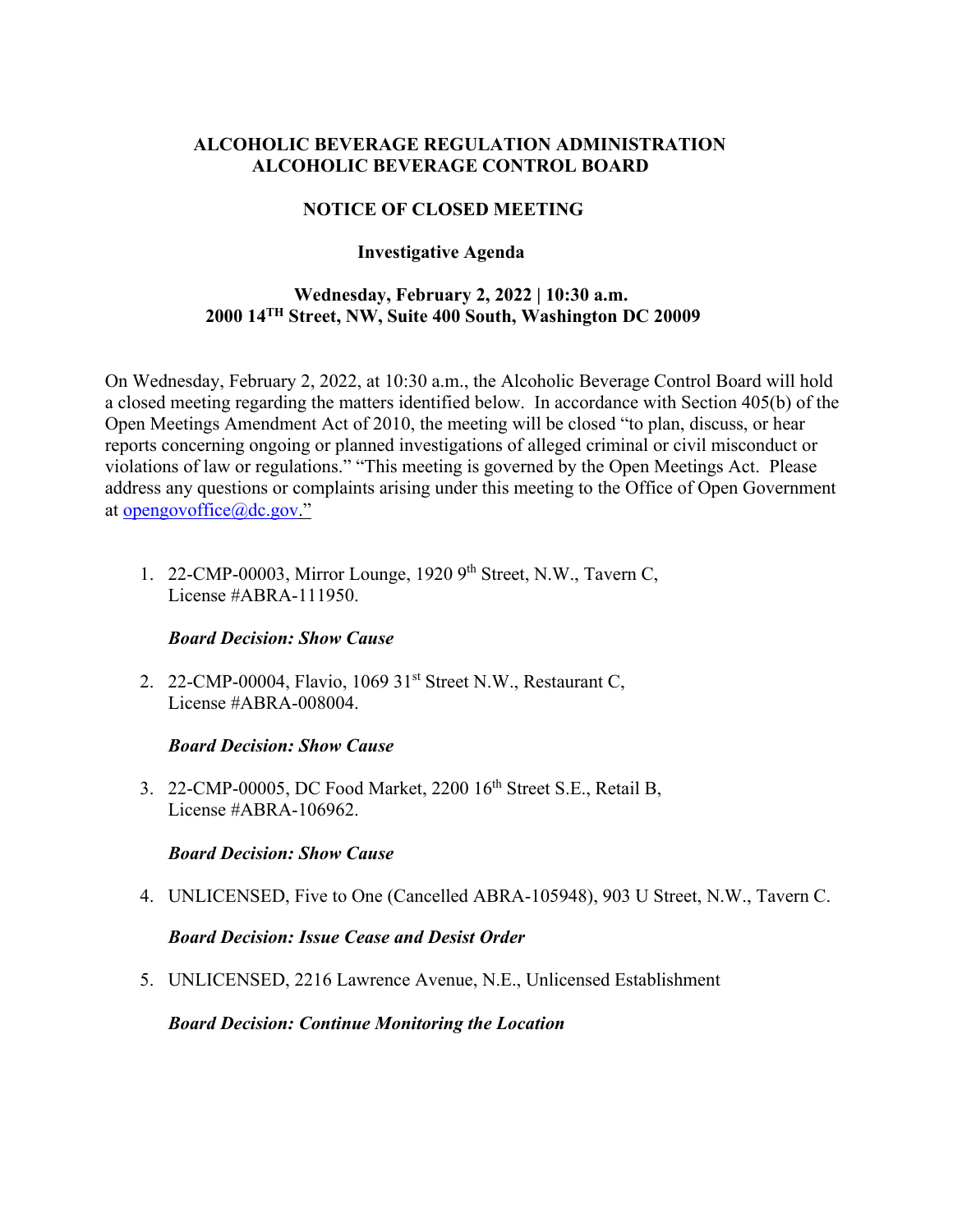

THE FOLLOWING APPLICATIONS WERE SUBMITTED TO THE ALCOHOLIC BEVERAGE CONTROL BOARD FOR REVIEW.

| <b>APPLICANT</b>                                                                                                    | <b>CLASS/CATEGORY</b>                                                                                                                                                                          | <b>APPROVED</b> | <b>DENIED</b> | <b>DECISION</b><br><b>PENDING</b> |
|---------------------------------------------------------------------------------------------------------------------|------------------------------------------------------------------------------------------------------------------------------------------------------------------------------------------------|-----------------|---------------|-----------------------------------|
| 1. WIDGET WINE, LLC<br><b>T/A WIDGET WINE</b><br>1050 CONNECTICUT AVENUE, NW<br><b>LICENSE NO. 117634</b>           | <b>RET. A INTERNET</b><br><b>TRANSFER TO NEW</b><br><b>LOCATION APPLICATION</b><br><b>(FROM 1050)</b><br><b>CONNECTICUT AVENUE,</b><br><b>NW, TO 4421</b><br><b>CONNECTICUT AVENUE,</b><br>NW) | $4 - 0$         |               |                                   |
| <b>COMMENTS:</b>                                                                                                    |                                                                                                                                                                                                |                 |               |                                   |
| 2. AKB ENTERPRISES, INC.<br><b>T/A GANDEL'S LIQUORS</b><br>211 PENNSYLVANIA AVENUE, SE<br><b>LICENSE NO. 071312</b> | <b>RET. A LIQUOR STORE</b><br><b>DISPOSAL PERMIT</b><br><b>APPLICATION</b>                                                                                                                     | $4 - 0$         |               |                                   |
| <b>COMMENTS:</b>                                                                                                    |                                                                                                                                                                                                |                 |               |                                   |
| 3. GOOD FOOD MARKET, LLC<br>T/A GOOD FOOD MARKETS<br>2006 RHODE ISLAND AVENUE, NE<br><b>LICENSE NO. 098178</b>      | <b>RET.B</b><br><b>CLASS CHANGE</b><br><b>APPLICATION</b><br><b>(FROM RETAILER B TO</b><br><b>RETAILER B FULL-</b><br><b>SERVICE GROCERY</b><br>STORE)                                         | $4 - 0$         |               |                                   |
| <b>COMMENTS:</b>                                                                                                    |                                                                                                                                                                                                |                 |               |                                   |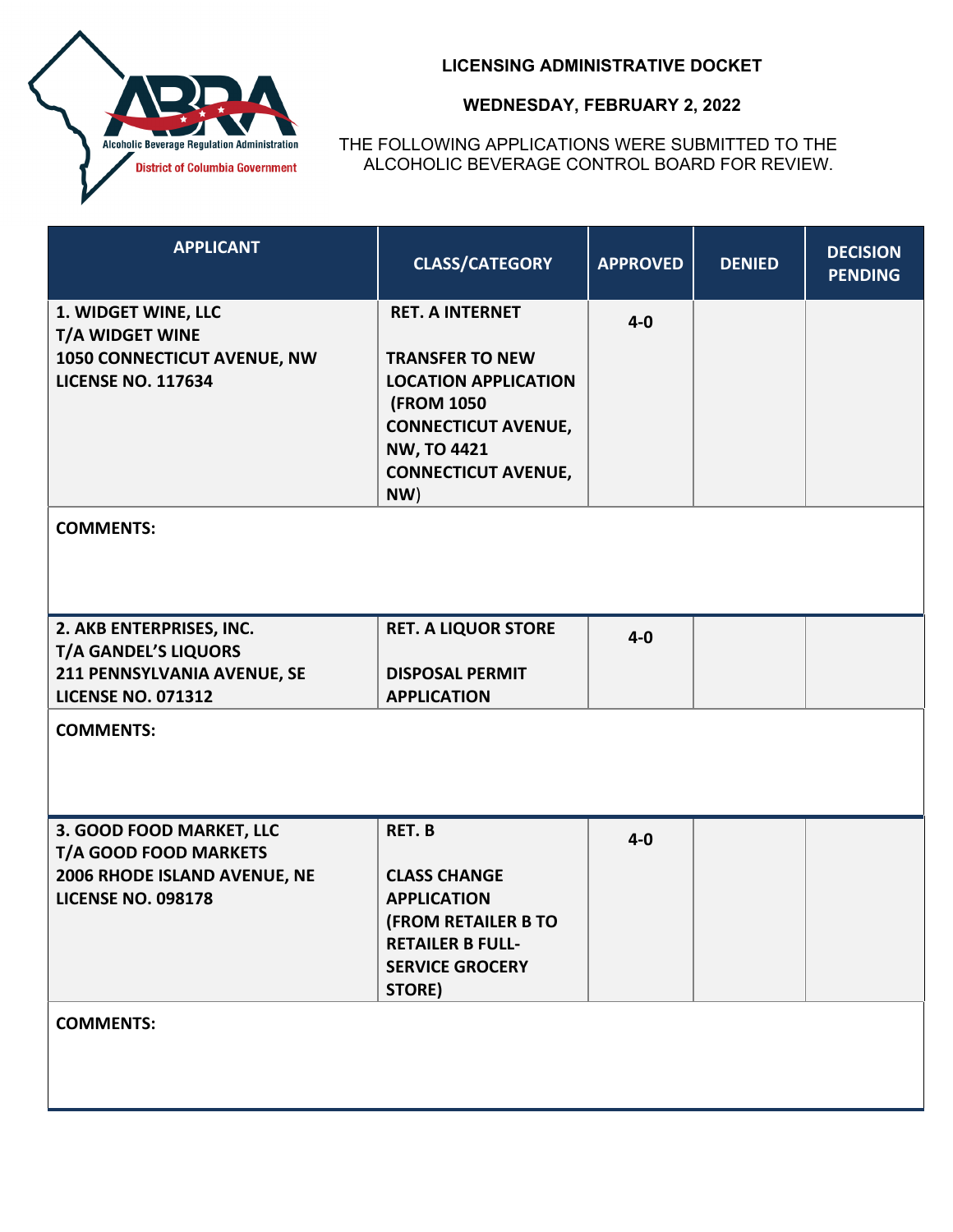

| <b>APPLICANT</b>                                                                   | <b>CLASS/CATEGORY</b>                        | <b>APPROVED</b> | <b>DENIED</b> | <b>DECISION</b><br><b>PENDING</b> |
|------------------------------------------------------------------------------------|----------------------------------------------|-----------------|---------------|-----------------------------------|
| 4. FAMILY'S, LLC                                                                   | <b>RET. C TAVERN</b>                         | $4-0$           |               |                                   |
| T/A CLIMAXX BAR AND RESTAURANT<br>1414 9TH STREET, NW<br><b>LICENSE NO. 115645</b> | <b>CHANGE OF HOURS</b><br><b>APPLICATION</b> |                 |               |                                   |
| <b>COMMENTS:</b>                                                                   |                                              |                 |               |                                   |
|                                                                                    |                                              |                 |               |                                   |
|                                                                                    |                                              |                 |               |                                   |
| 5. EAT BRGZ 2, LLC                                                                 | <b>RET. C RESTAURANT</b>                     | $4-0$           |               |                                   |
| <b>T/A EAT BRGZ</b><br>704 7TH STREET, NW                                          | <b>NEW ABC LICENSE</b>                       |                 |               |                                   |
| <b>LICENSE NO. 119439</b>                                                          | <b>APPLICATION</b>                           |                 |               |                                   |
| <b>COMMENTS:</b>                                                                   |                                              |                 |               |                                   |
| <b>6. RRG CATERING, LLC</b><br>T/A ROSE'S AT HOME                                  | <b>RET. C RESTAURANT</b>                     | $4-0$           |               |                                   |
| 721 8TH STREET, SE                                                                 | <b>NEW ABC LICENSE</b>                       |                 |               |                                   |
| <b>LICENSE NO. 119954</b>                                                          | <b>APPLICATION</b>                           |                 |               |                                   |
| <b>COMMENTS:</b>                                                                   |                                              |                 |               |                                   |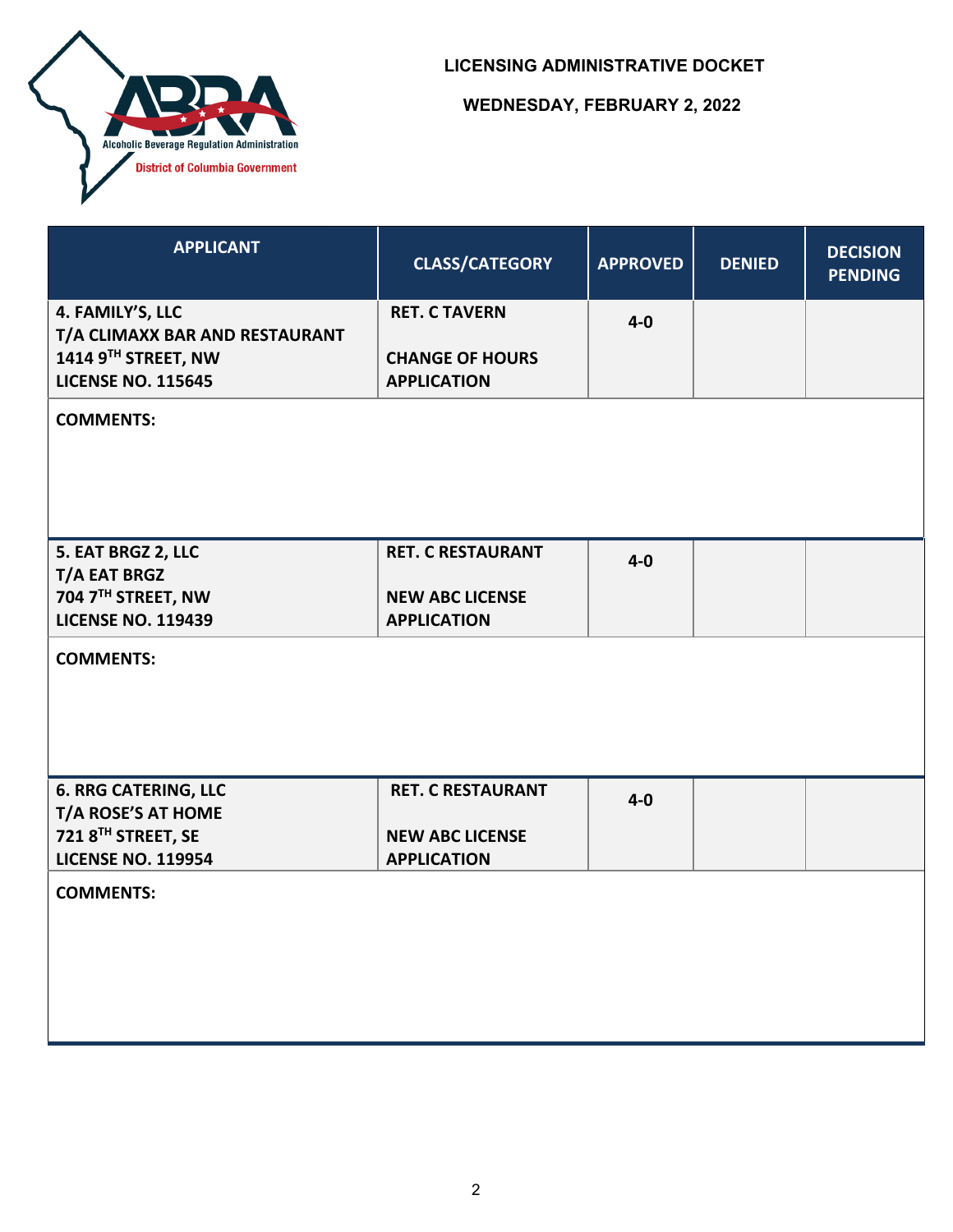

| <b>APPLICANT</b>                                              | <b>CLASS/CATEGORY</b>       | <b>APPROVED</b> | <b>DENIED</b> | <b>DECISION</b><br><b>PENDING</b> |
|---------------------------------------------------------------|-----------------------------|-----------------|---------------|-----------------------------------|
| 7. RRG CATERING, LLC                                          | <b>RET. C RESTAURANT</b>    | $4 - 0$         |               |                                   |
| T/A ROSE'S AT HOME<br>721 8TH STREET, SE                      | <b>CARRY-OUT AND</b>        |                 |               |                                   |
| <b>LICENSE NO. 119954</b>                                     | <b>DELIVERY APPLICATION</b> |                 |               |                                   |
| <b>COMMENTS:</b>                                              |                             |                 |               |                                   |
| 8. MARTAYYA, LLC                                              | <b>RET. C RESTAURANT</b>    | $4-0$           |               |                                   |
| T/A YOSAKU JAPANESE RESTAURANT<br>4712 WISCONSIN AVENUE, NW   | <b>TRANSFER WITH SALE</b>   |                 |               |                                   |
| <b>LICENSE NO. 120450</b>                                     | <b>APPLICATION</b>          |                 |               |                                   |
| <b>COMMENTS:</b>                                              |                             |                 |               |                                   |
| 9. LOS CUATES ADAMS MORGAN, INC.<br>T/A LOS CUATES RESTAURANT | <b>RET. C RESTAURANT</b>    |                 |               |                                   |
| 2429 18 <sup>TH</sup> STREET, NW                              | <b>STOCK TRANSFER</b>       | $4 - 0$         |               |                                   |
| <b>LICENSE NO. 103576</b>                                     | <b>APPLICATION</b>          |                 |               |                                   |
| <b>COMMENTS:</b>                                              |                             |                 |               |                                   |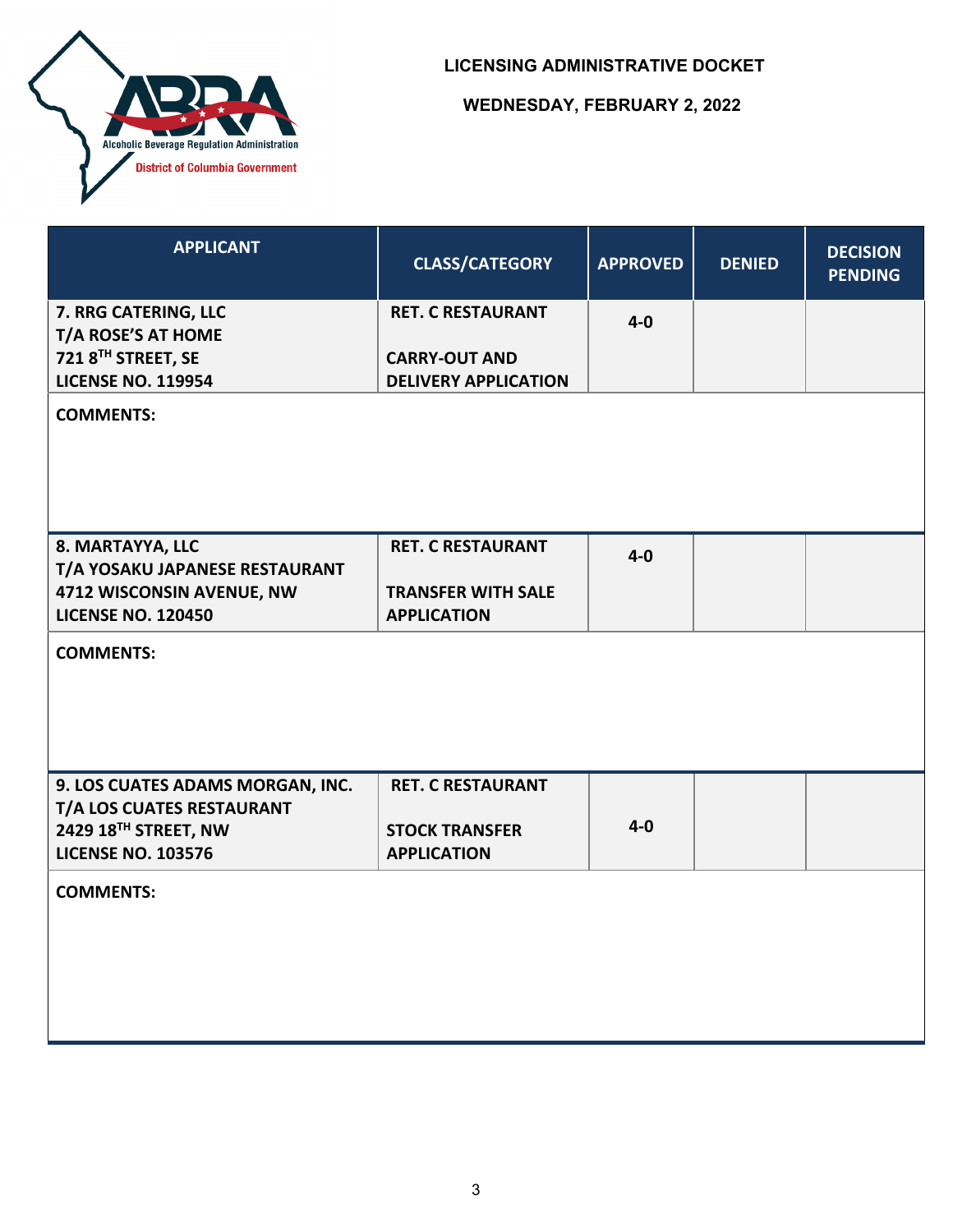

| <b>APPLICANT</b>                                                                | <b>CLASS/CATEGORY</b>                            | <b>APPROVED</b> | <b>DENIED</b> | <b>DECISION</b><br><b>PENDING</b> |
|---------------------------------------------------------------------------------|--------------------------------------------------|-----------------|---------------|-----------------------------------|
| <b>10. SILVER SAUCE, LLC</b><br><b>T/A SILVER SAUCE</b><br>4315 50TH STREET, NW | <b>RET. A INTERNET</b><br><b>NEW ABC LICENSE</b> | $4 - 0$         |               |                                   |
| <b>LICENSE NO. 119892</b>                                                       | <b>APPLICATION</b>                               |                 |               |                                   |
| <b>COMMENTS:</b>                                                                |                                                  |                 |               |                                   |
| 11. FARMERS & DISTILLERS DC, LLC<br><b>T/A FARMERS &amp; DISTILLERS</b>         | <b>CATERER LICENSE</b>                           | $4-0$           |               |                                   |
| 600 MASSACHUSETTS AVENUE, NW<br><b>LICENSE NO. 120451</b>                       | <b>NEW ABC LICENSE</b><br><b>APPLICATION</b>     |                 |               |                                   |
| <b>COMMENTS:</b>                                                                |                                                  |                 |               |                                   |
| 12. CAFÉ POINT GROUP, LLC<br>T/A MOI MOI RESTAURANT                             | <b>RET. C TAVERN</b>                             | $4 - 0$         |               |                                   |
| 1627 K STREET, NW<br><b>LICENSE NO. 120466</b>                                  | <b>TRANSFER WITH SALE</b><br><b>APPLICATION</b>  |                 |               |                                   |
| <b>COMMENTS:</b>                                                                |                                                  |                 |               |                                   |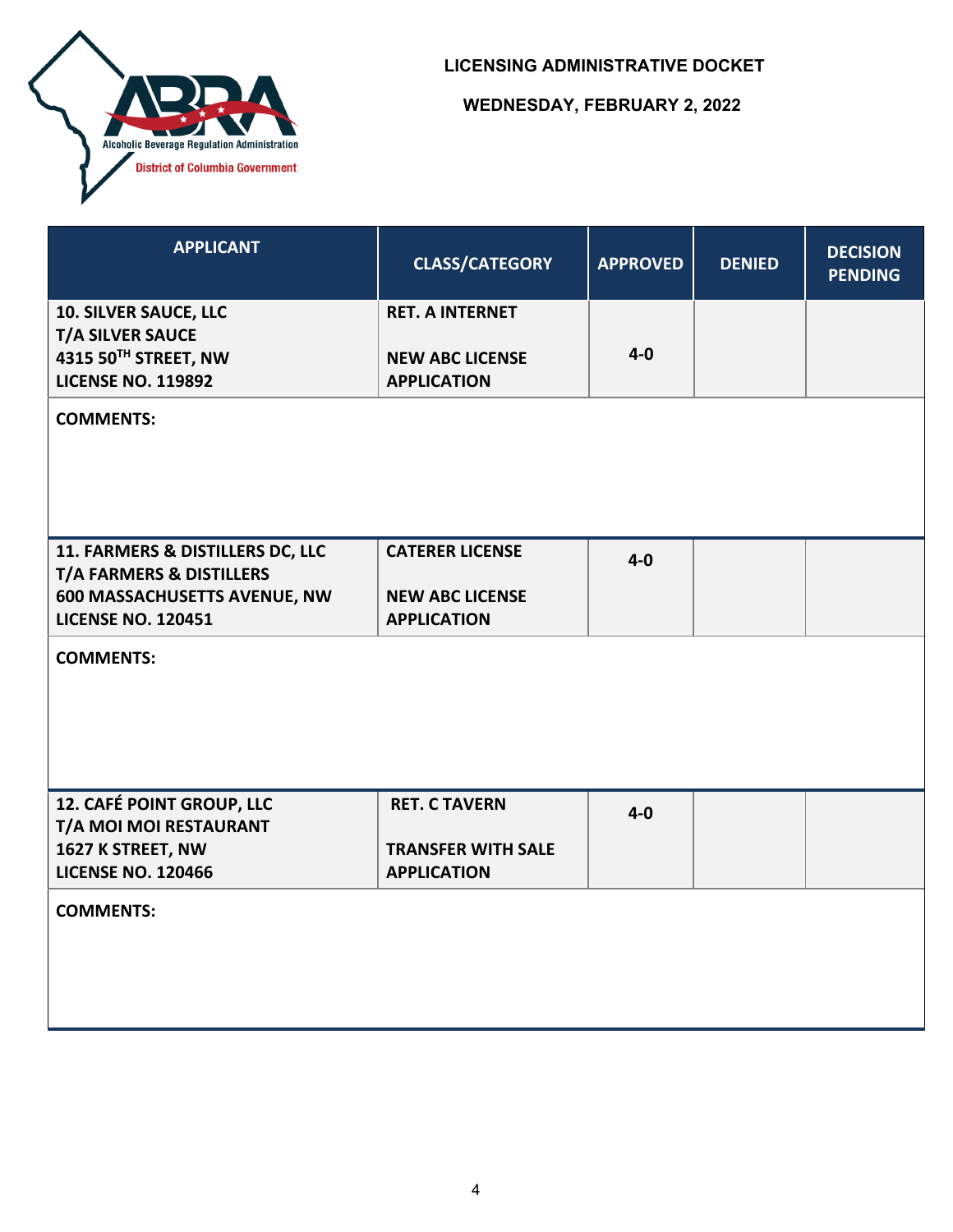

| <b>APPLICANT</b>                                  | <b>CLASS/CATEGORY</b>                                                | <b>APPROVED</b> | <b>DENIED</b> | <b>DECISION</b><br><b>PENDING</b> |
|---------------------------------------------------|----------------------------------------------------------------------|-----------------|---------------|-----------------------------------|
| 13. BITE CLUB, LLC<br><b>T/A BITE CLUB</b>        | <b>CATERER LICENSE</b>                                               | $4-0$           |               |                                   |
| 1360 OKIE STREET, NE<br><b>LICENSE NO. 119720</b> | <b>NEW ABC LICENSE</b><br><b>APPLICATION</b>                         |                 |               |                                   |
| <b>COMMENTS:</b>                                  |                                                                      |                 |               |                                   |
| 14. VINCONNECT, INC.<br>T/A VINCONNECT            | <b>WHOLESALER B</b>                                                  |                 |               |                                   |
| 5760 2 <sup>ND</sup> STREET, NE                   | <b>TRANSFER TO NEW</b>                                               | $4-0$           |               |                                   |
| <b>LICENSE NO. 092599</b>                         | <b>LOCATION APPLICATION</b>                                          |                 |               |                                   |
|                                                   | (FROM 5760 2 <sup>ND</sup> STREET,<br>NE, TO 5770 2ND STREET,<br>NE) |                 |               |                                   |
| <b>COMMENTS:</b>                                  |                                                                      |                 |               |                                   |
| 15.                                               |                                                                      |                 |               |                                   |
| <b>COMMENTS:</b>                                  |                                                                      |                 |               |                                   |
|                                                   |                                                                      |                 |               |                                   |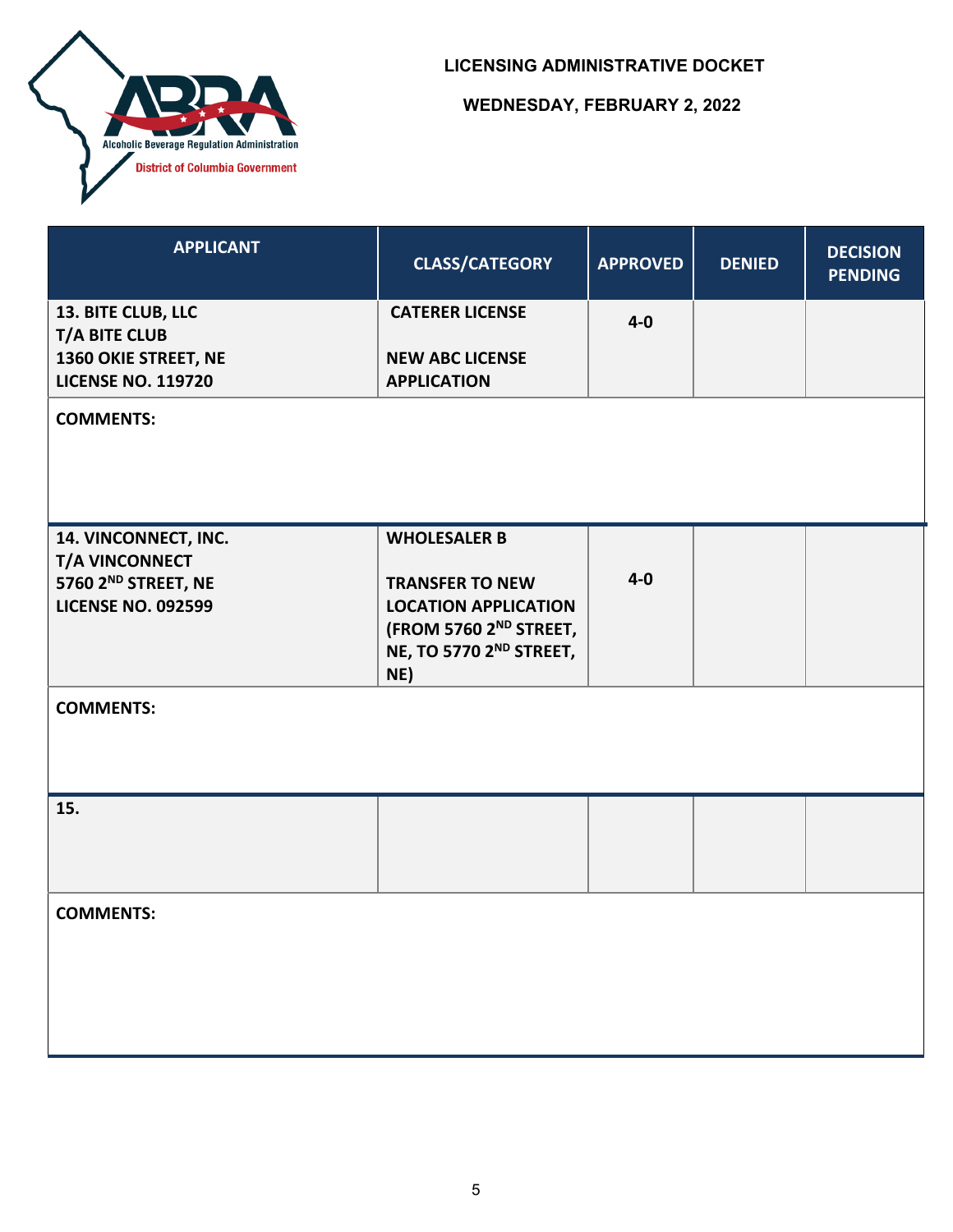

## **Board Temporary License and One Day Substantial Change Docket**

**February 2, 2022**

## **ALCOHOLIC BEVERAGE REGULATION ADMINISTRATION**

APPLICATIONS OF THE INDIVIDUALS/CORPORATIONS/PARTNERSHIPS LISTED BELOW HAVE BEEN REVIEWD FOR DOCUMENT SUFFICIENCY AND APPEAR TO BE IN COMPLIANCE WITH THE LAW. EACH IS SUBMITTED FOR REVIEW BY THE ALCOHOLIC BEVERAGE CONTROL BOARD.

| <b>Name</b>     | <b>Class/Category</b>                    | <b>Approved</b> | <b>Denied</b> | <b>Decision Pending</b> |
|-----------------|------------------------------------------|-----------------|---------------|-------------------------|
| 1. Lana Mahmoud | <b>One Day License</b><br><b>Class F</b> | $4 - 0$         |               |                         |

**Event: Concert For: Miracle Theatre Event Date: 02/04/2022 Hours of Event:** 05:00pm - 11:00pm **Alcohol Hours:** 05:00pm - 11:00pm 535 8th Street SE, WDC **Portion of Premises:** Lobby License No. 120419 **(350 attendees, 6 security guards)**

www.abra.dc.gov

2000 14th St., NW, Suite 400 South, Washington, D.C. 20009 · (202) 442-4423 (office) · (202) 442-9563 (fax) · abra@dc.gov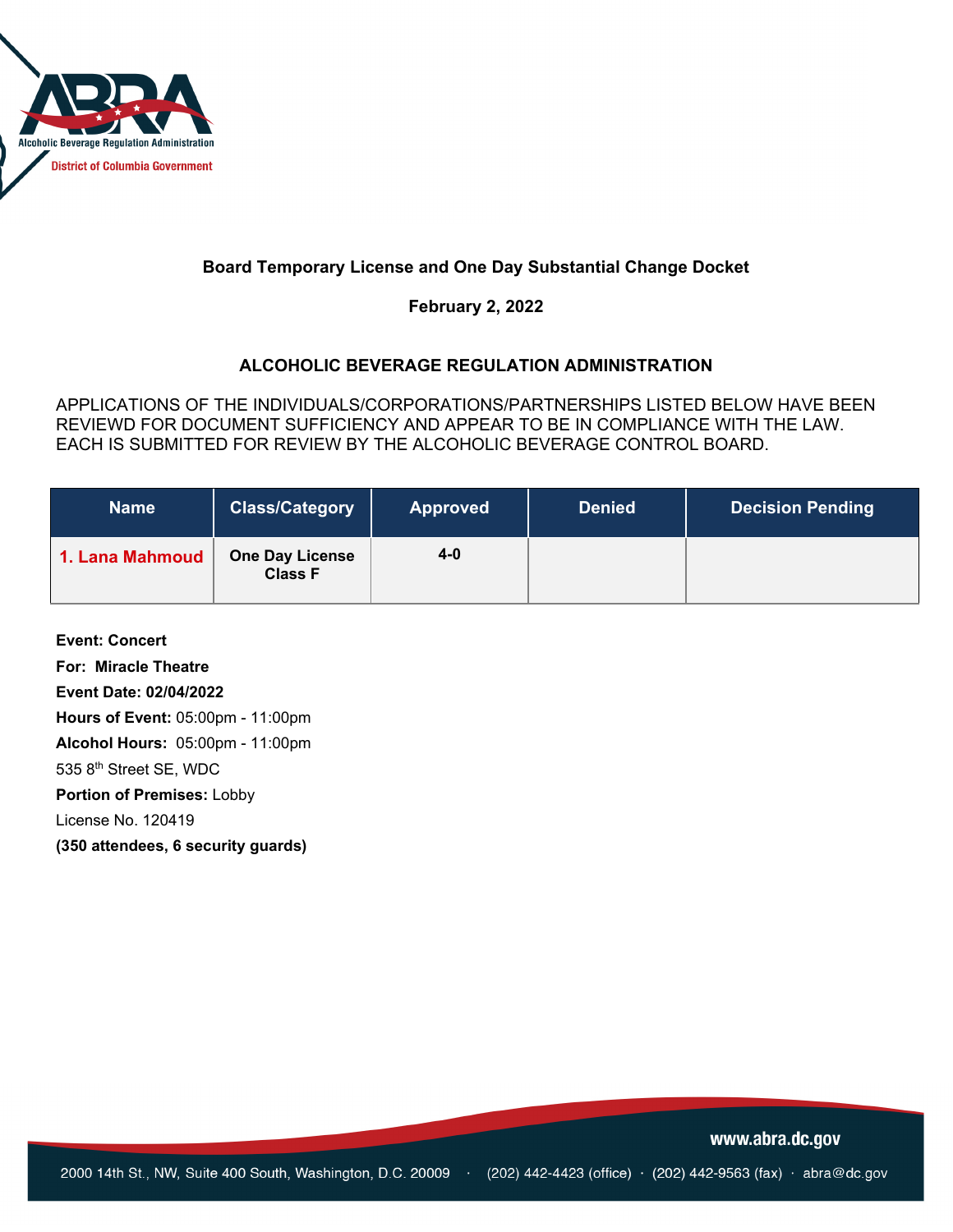

| <b>Name</b>     | <b>Class/Category</b>                    | <b>Approved</b> | <b>Denied</b> | <b>Decision Pending</b> |
|-----------------|------------------------------------------|-----------------|---------------|-------------------------|
| 2. Lana Mahmoud | <b>One Day License</b><br><b>Class F</b> | 4-0             |               |                         |

| <b>Event: Concert</b>                   |
|-----------------------------------------|
| For: Miracle Theatre                    |
| Event Date: 02/19/2022                  |
| Hours of Event: 05:00pm - 11:00pm       |
| <b>Alcohol Hours: 05:00pm - 11:00pm</b> |
| 535 8th Street SE, WDC                  |
| <b>Portion of Premises: Lobby</b>       |
| License No. 120418                      |
| (350 attendees, 6 security guards)      |

| <b>Name</b>     | <b>Class/Category</b>                    | <b>Approved</b> | <b>Denied</b> | <b>Decision Pending</b> |
|-----------------|------------------------------------------|-----------------|---------------|-------------------------|
| 3. Lana Mahmoud | <b>One Day License</b><br><b>Class F</b> | $4 - 0$         |               |                         |

**Event: Concert** 

**For: Miracle Theatre** 

**Event Date: 02/23 – 02/24 – 02/25/2022**

**Hours of Event:** 05:00pm - 11:00pm

**Alcohol Hours:** 05:00pm - 11:00pm

535 8th Street SE, WDC

**Portion of Premises:** Lobby

License No. 120417

**(350 attendees, 6 security guards)**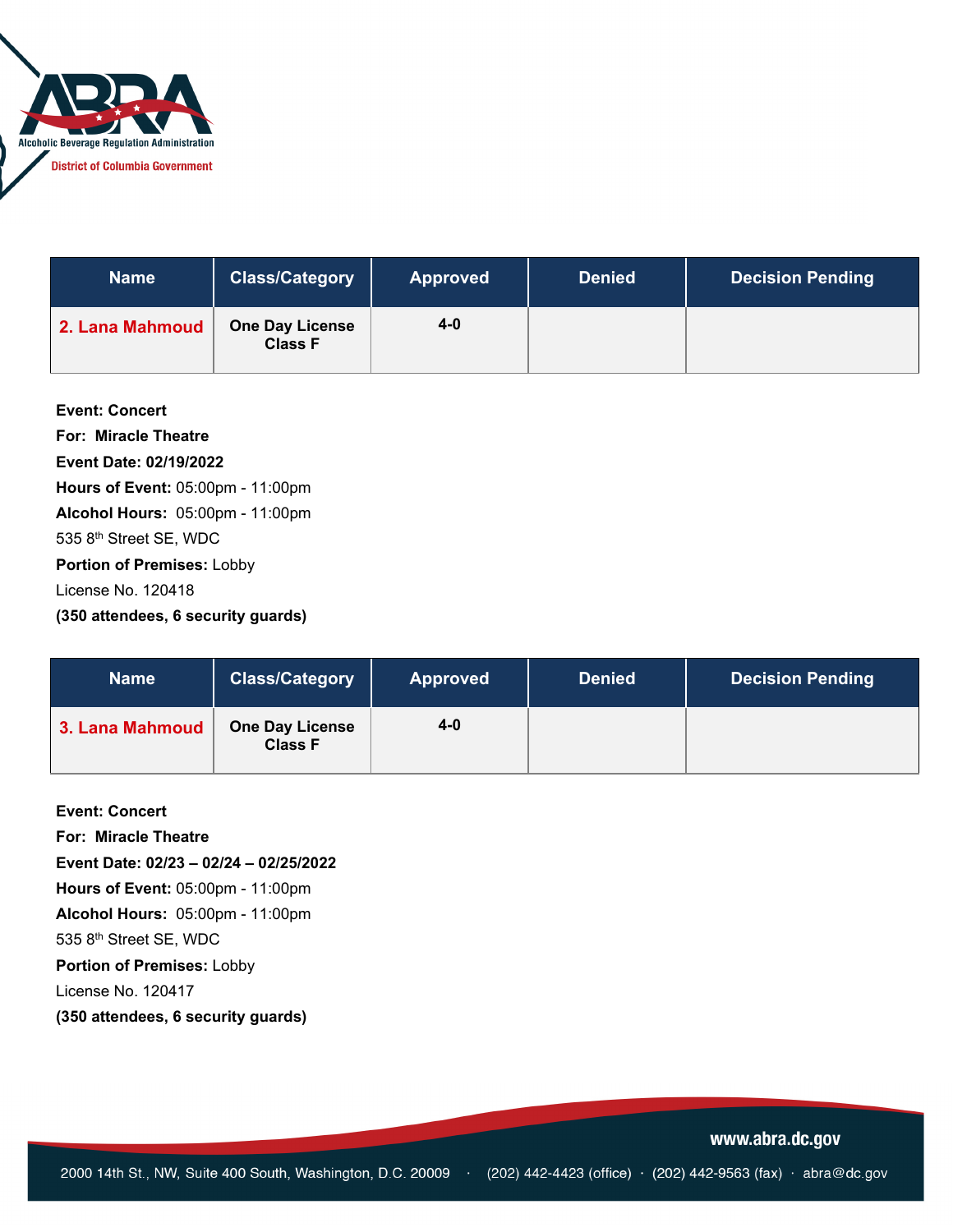

| <b>Name</b>     | <b>Class/Category</b>                    | <b>Approved</b> | <b>Denied</b> | <b>Decision Pending</b> |
|-----------------|------------------------------------------|-----------------|---------------|-------------------------|
| 4. Lana Mahmoud | <b>One Day License</b><br><b>Class G</b> | 4-0             |               |                         |

| <b>Event: Concert</b>                   |
|-----------------------------------------|
| <b>For: Capital Turn Around</b>         |
| Event Date: 02/04/2022                  |
| Hours of Event: 05:00pm - 11:00pm       |
| <b>Alcohol Hours: 05:00pm - 11:00pm</b> |
| 770 M Street SE, WDC                    |
| Portion of Premises: Lobby              |
| License No. 120415                      |
| (800 attendees, 10 security guards)     |

| <b>Name</b>     | <b>Class/Category</b>                    | <b>Approved</b> | <b>Denied</b> | <b>Decision Pending</b> |
|-----------------|------------------------------------------|-----------------|---------------|-------------------------|
| 5. Lana Mahmoud | <b>One Day License</b><br><b>Class G</b> | $4 - 0$         |               |                         |

**Event: Concert For: Capital Turn Around Event Date: 02/11/2022 Hours of Event:** 05:00pm - 11:00pm **Alcohol Hours:** 05:00pm - 11:00pm 770 M Street SE, WDC **Portion of Premises:** Lobby License No. 120414 **(800 attendees, 10 security guards)**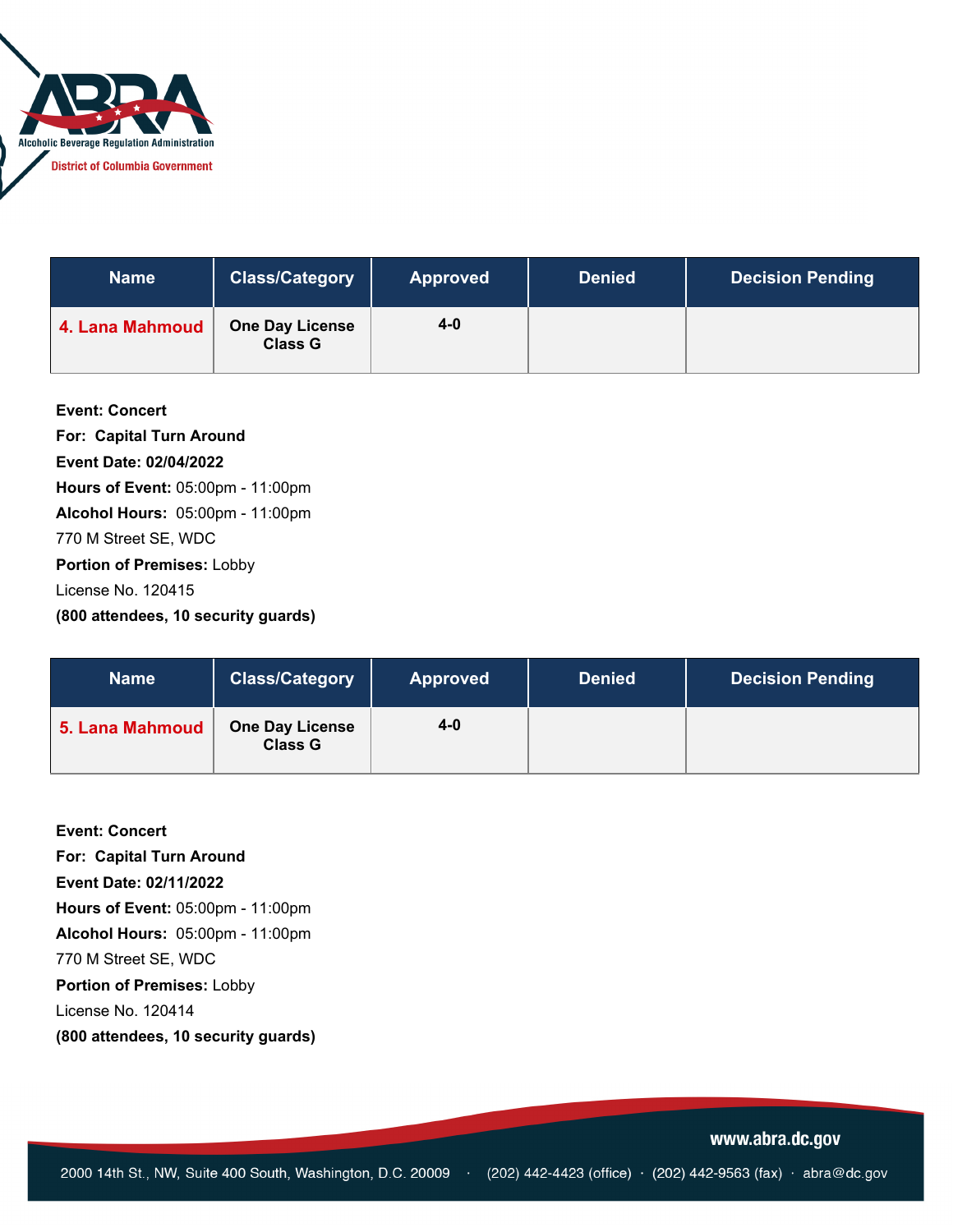

| <b>Name</b>     | <b>Class/Category</b>                    | <b>Approved</b> | <b>Denied</b> | <b>Decision Pending</b> |
|-----------------|------------------------------------------|-----------------|---------------|-------------------------|
| 6. Lana Mahmoud | <b>One Day License</b><br><b>Class G</b> | 4-0             |               |                         |

**Event: Concert For: Capital Turn Around Event Date: 02/18/2022 & 02/19/2022 Hours of Event:** 05:00pm - 11:00pm **Alcohol Hours:** 05:00pm - 11:00pm 770 M Street SE, WDC **Portion of Premises:** Lobby License No. 120416

**(800 attendees, 10 security guards)**

| <b>Name</b>       | <b>Class/Category</b>                    | <b>Approved</b> | <b>Denied</b> | <b>Decision Pending</b> |
|-------------------|------------------------------------------|-----------------|---------------|-------------------------|
| 7. Jesse B. Rauch | <b>One Day License</b><br><b>Class G</b> | 4-0             |               |                         |

**Event: Hosting neighborhood events as an introduction to the community.**

**For: MetroBar**

**Event Date: 03/03 – 03/04 - 03/05 – 03/06/2022**

**Hours of Event:** 03/03-**4:00pm–12:00am**, 03/04-**4:00pm–02:00am,** 03/05**-12:00pm-12:00am,** 03/06**- 12:00pm-12:00am Alcohol Hours:** 03/03-**4:00pm–11:30pm**, 03/04-**4:00pm–01:30am,** 03/05**-12:00pm-11:30pm,** 03/06**- 12:00pm-11:30pm** 640 Rhode Island Avenue NE, WDC

**Portion of Premises:** Entire Premises (outside)

License No. 120432 **(150 attendees, 3 security guards)**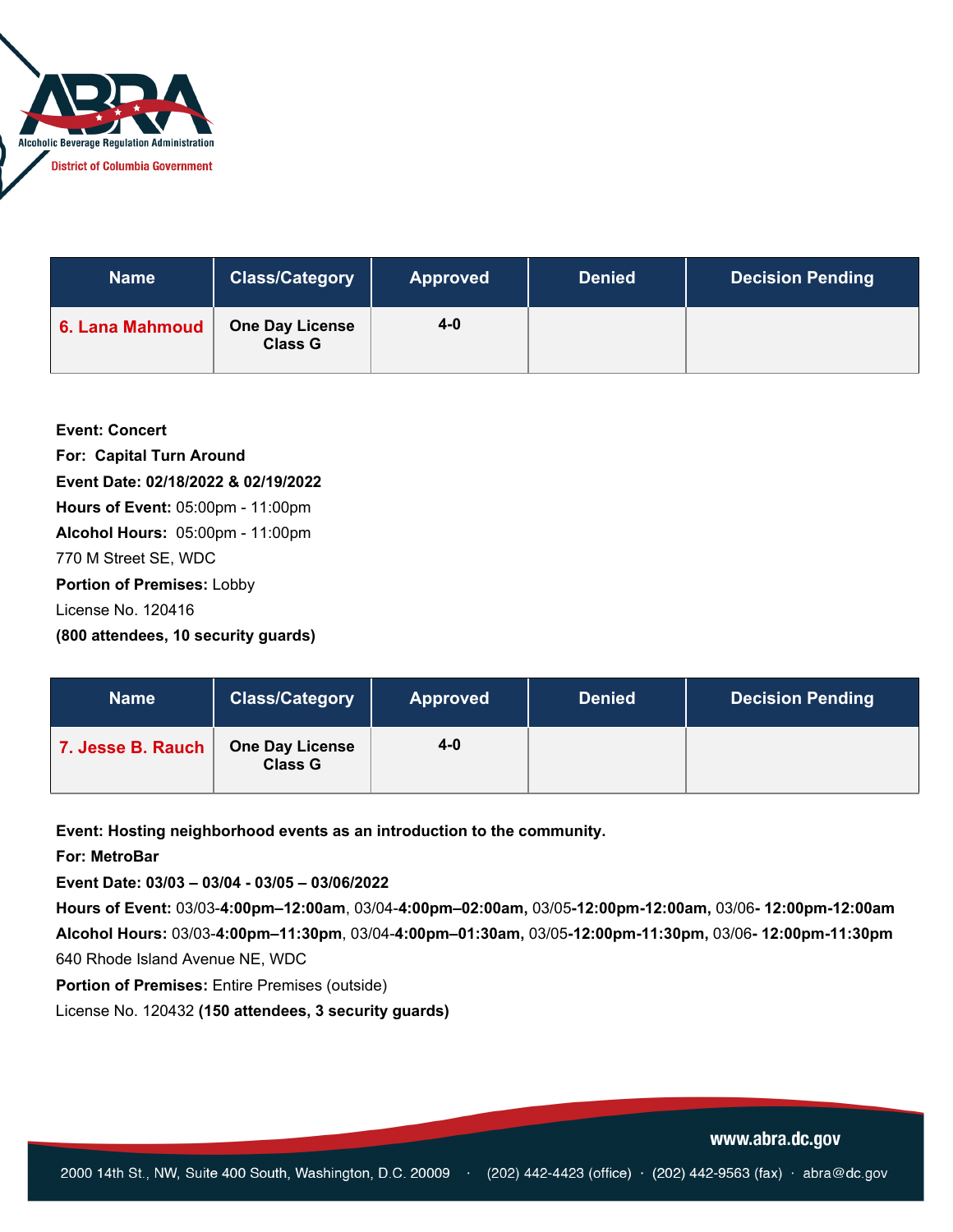

| <b>Name</b>       | <b>Class/Category</b>                    | <b>Approved</b> | <b>Denied</b> | <b>Decision Pending</b> |
|-------------------|------------------------------------------|-----------------|---------------|-------------------------|
| 8. Jesse B. Rauch | <b>One Day License</b><br><b>Class G</b> | 4-0             |               |                         |

**Event: Hosting neighborhood events as an introduction to the community.**

### **For: MetroBar**

**Event Date: 03/10 – 03/11 - 03/12 – 03/13/2022**

**Hours of Event:** 03/10-**4:00pm–12:00am**, 03/11-**4:00pm–02:00am,** 03/12**-12:00pm-12:00am,** 03/13**- 12:00pm-12:00am Alcohol Hours:** 03/10-**4:00pm–11:30pm**, 03/11-**4:00pm–01:30am,** 03/12**-12:00pm-11:30pm,** 03/13**- 12:00pm-11:30pm** 640 Rhode Island Avenue NE, WDC

**Portion of Premises:** Entire Premises (outside)

License No. 120430 **(150 attendees, 3 security guards)**

| <b>Name</b>       | <b>Class/Category</b>                    | <b>Approved</b> | <b>Denied</b> | <b>Decision Pending</b> |
|-------------------|------------------------------------------|-----------------|---------------|-------------------------|
| 9. Jesse B. Rauch | <b>One Day License</b><br><b>Class G</b> | $4 - 0$         |               |                         |

**Event: Hosting neighborhood events as an introduction to the community.**

#### **For: MetroBar**

**Event Date: 03/24 – 03/25 - 03/26 – 03/27/2022**

**Hours of Event:** 03/24-**4:00pm–12:00am**, 03/25-**4:00pm–02:00am,** 03/26**-12:00pm-12:00am,** 03/27**- 12:00pm-12:00am Alcohol Hours:** 03/24-**4:00pm–11:30pm**, 03/25-**4:00pm–01:30am,** 03/26**-12:00pm-11:30pm,** 03/27**- 12:00pm-11:30pm** 640 Rhode Island Avenue NE, WDC

**Portion of Premises:** Entire Premises (outside)

License No. 120429 **(150 attendees, 3 security guards)**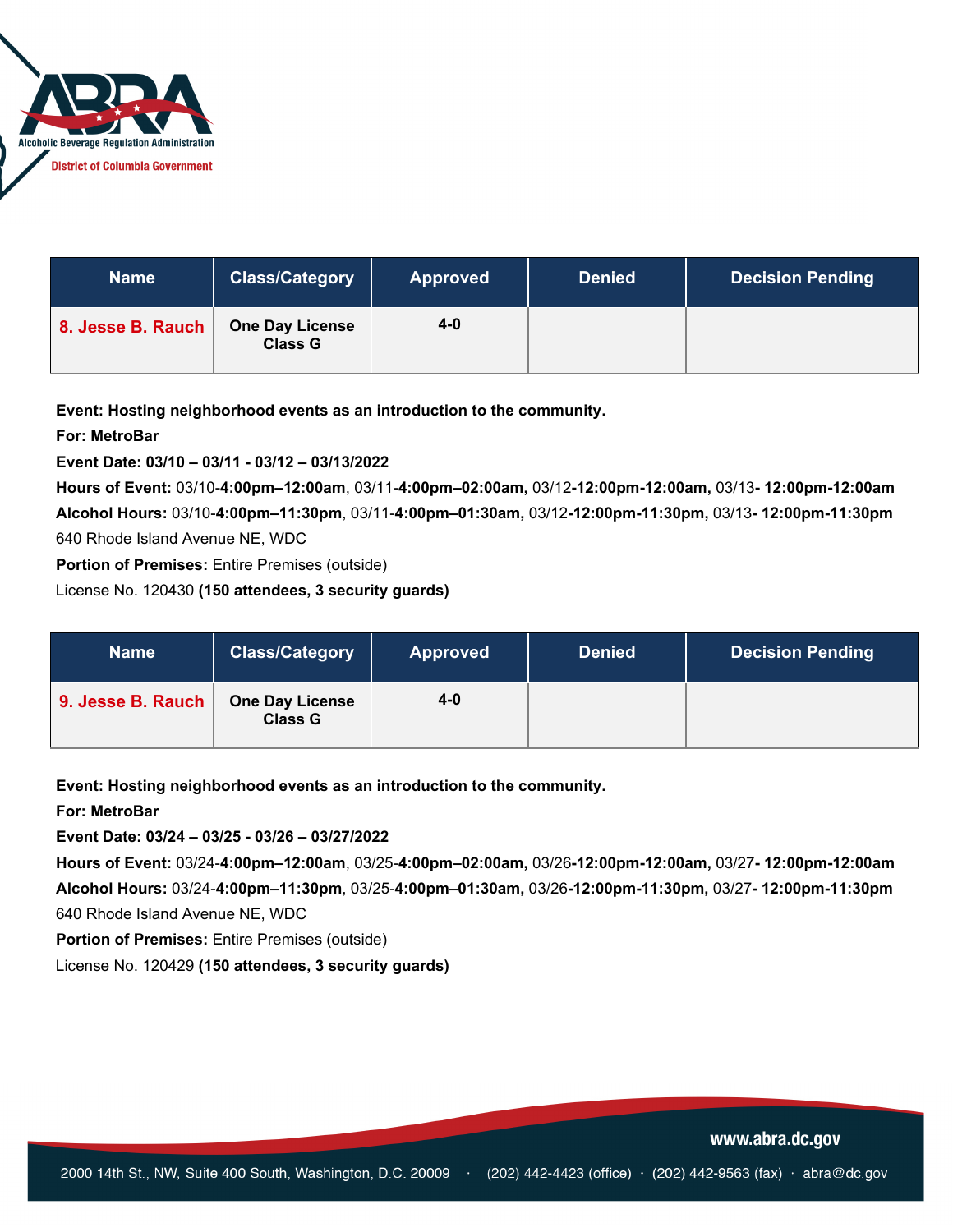

| <b>Name</b>                         | <b>Class/Category</b>                    | <b>Approved</b> | <b>Denied</b> | <b>Decision Pending</b> |
|-------------------------------------|------------------------------------------|-----------------|---------------|-------------------------|
| <b>10. Jesse B.</b><br><b>Rauch</b> | <b>One Day License</b><br><b>Class G</b> | 4-0             |               |                         |

**Event: Hosting neighborhood events as an introduction to the community.**

### **For: MetroBar**

**Event Date: 03/17 – 03/18 - 03/19 – 03/20/2022**

**Hours of Event:** 03/17-**4:00pm–01:00am**, 03/18-**4:00pm–02:00am,** 03/19**-12:00pm-12:00am,** 03/20**- 12:00pm-12:00am Alcohol Hours:** 03/17-**4:00pm–12:30am**, 03/18-**4:00pm–01:30am,** 03/19**-12:00pm-11:30pm,** 03/20**- 12:00pm-11:30pm** 640 Rhode Island Avenue NE, WDC

**Portion of Premises:** Entire Premises (outside)

License No. 120428 **(150 attendees, 3 security guards)**

| <b>Name</b>                         | <b>Class/Category</b>                    | <b>Approved</b> | <b>Denied</b> | <b>Decision Pending</b> |
|-------------------------------------|------------------------------------------|-----------------|---------------|-------------------------|
| <b>11. Jesse B.</b><br><b>Rauch</b> | <b>One Day License</b><br><b>Class G</b> | $4 - 0$         |               |                         |

**Event: Hosting neighborhood events as an introduction to the community.**

#### **For: MetroBar**

**Event Date: 03/31 – 04/01 - 04/02 – 04/03/2022**

**Hours of Event:** 03/31-**4:00pm–12:00am**, 04/01-**4:00pm–02:00am,** 04/02**-12:00pm-12:00am,** 04/03**- 12:00pm-12:00am Alcohol Hours:** 03/31-**4:00pm–11:30pm**, 04/01-**4:00pm–01:30am,** 04/02**-12:00pm-11:30pm,** 04/03**- 12:00pm-11:30pm** 640 Rhode Island Avenue NE, WDC

**Portion of Premises:** Entire Premises (outside)

License No. 120431 **(150 attendees, 3 security guards)**